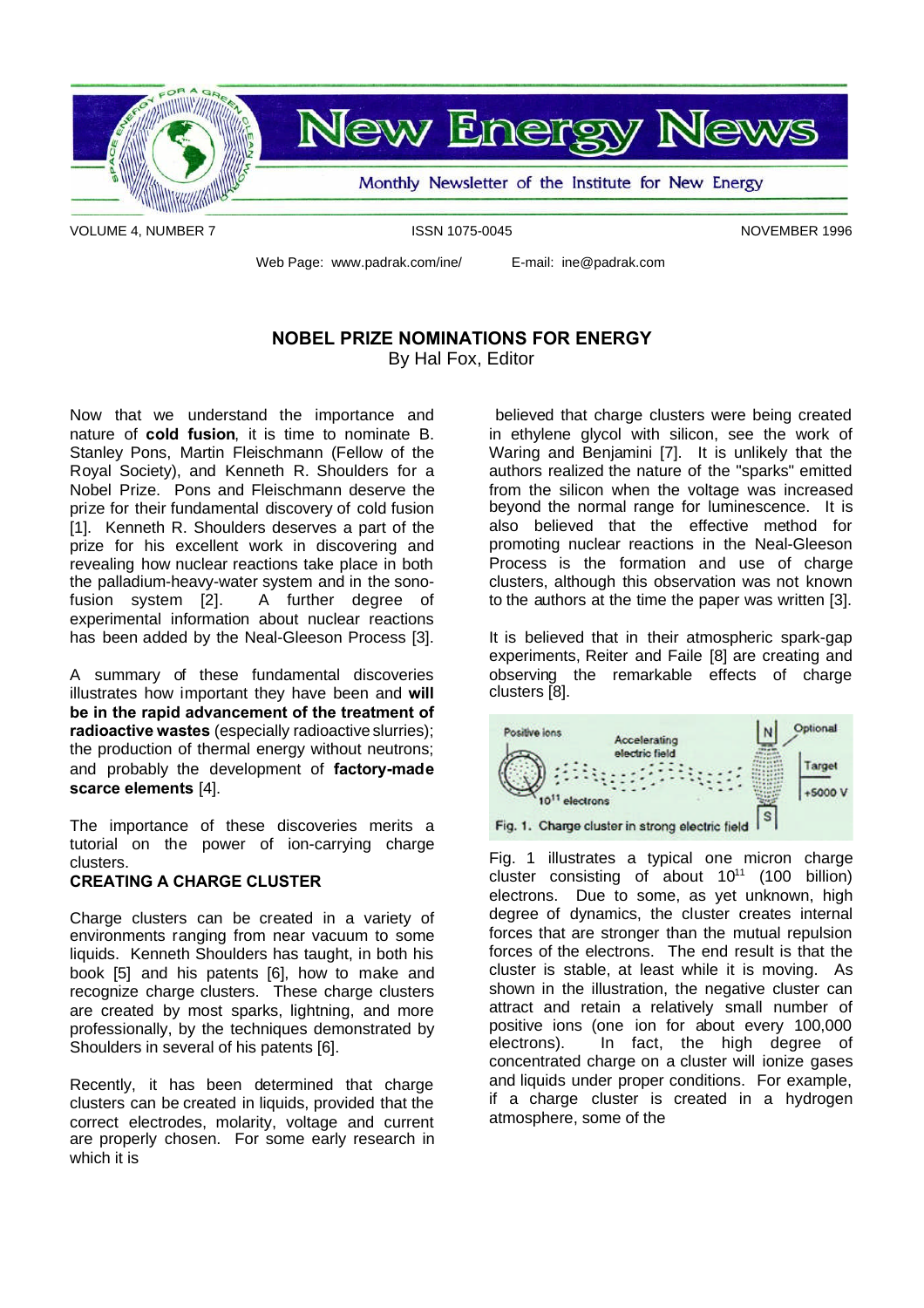ionized hydrogen ions (we call protons) will be attracted to the charge cluster.

In Fig. 1, we depict the charge cluster in a strong electrostatic field with a downstream anode connected to a positive 5,000-volt power supply. In this strong electric gradient, the charge cluster (and the attached ions) will accelerate to a velocity of about one-tenth the speed of light. If we were to build a proton accelerator, we would have to use an accelerating voltage of about nine million volts to impart the same velocity to a cluster of protons. **Therefore, this simple device is essentially a high-energy accelerator of positive ions but based on a low-energy initial source!**

We know that the proton is about 1836 times as heavy as the electron. If we calculate the impact momentum  $(mv^2)$  that has been provided to each proton attached to the charge cluster, we find that the impact energy, **according to standard nuclear physics,** is sufficient to cause nuclear reactions.

#### **USING THE CHARGE CLUSTER**

As discovered and patented by Shoulders [6], charge clusters can be used to make or create more energy output than input to the device. As discovered and now as a patent pending, Neal and Gleeson have found a method (Neal-Gleeson Process) by which **radioactive elements can be stabilized**. The method by which charge clusters can reduce radioactivity is conceptually easy to understand. If one looks at a chart of Nuclides and Isotopes, the high-mass elements are replete with radioactive isotopes. On the other hand, the lowermass elements and their isotopes are more stable. The role of the charge cluster and its load of positive ions is to impact the radioactive heavy element; cause the elements to become unstable; promote **spontaneous fission**; and produce two (normally) smaller fragments which are usually stable. The process is basically simple when you know how to do it.

Now that we understand the process, at least one patent is pending on the use of an embodiment of the process by which low-energy (input) clusters can promote selected nuclear reactions which will produce high amounts of thermal energy. For example, let us assume that lead (Pb-208 to be precise) is the target element. We bombard the lead with a charge cluster, it becomes unstable and splits into two equal halves and provides us with two atoms of palladium (Pd-104). The process is a little more complicated because we

have to deal with the mass of the impacting ion. However, to keep it simple, assume the that Pb-208 atom with a mass of 207.976627 is impacted, caused to fission and produces two Pd-104 atoms. The total mass produced is then two times 103.90403 or 207.80806. **Note that the mass produced(207.80805) is less than the mass of the Pb-108 (207.976627). The difference in mass is not much, but according to Einstein's formula E = mc<sup>2</sup> , we can calculate the energy equivalent of the missing mass fraction. Of course, even a small amount of missimg mass multiplied by the speed of light squared will be a significant amount of energy. Therefore, this reaction, if we can cause it to be produced, will provide thermal energy to our system.**

#### **MAKING SCARCE ELEMENTS**

In the preceding section, we discussed the possibility of using Pb as a target material, impacting the lead with charge clusters and transmuting the lead into palladium to get excess thermal energy. **If we could accomplish that feat, then we would have the thermal energy plus a more valuable element produced than we started with!** Nature may not be so kind. The idea that a particular nuclear reaction is **possible** does not mean that the same reaction is **probable.** Nature will inform us, as we ask the correct questions, what we can and cannot accomplish. **However, it is believed that there are many scarce elements in the periodic table which we will be able to make from more plentiful elements**. It is the judgement of this author that an element in nature is scarce because the probability of making such an element is low -- meaning that the production of such element must require energy. However, it appears that creating energy with nuclear reactions will be relatively simple. It is also expected that we will be able to find the combination of ions and target elements that can be used **together with input energy** to create the scarce element of our choice.

#### **SUMMARY**

**Now you realize the enormous importance of what Pons, Fleischmann, Shoulders, and others have accomplished.** They should get the Nobel prize! They deserve the recognition. A new line of research and development in physics has now been provided. At least one, and probably several new patent applications have resulted from this new line of research and development. In summary, we now know how we can do the following: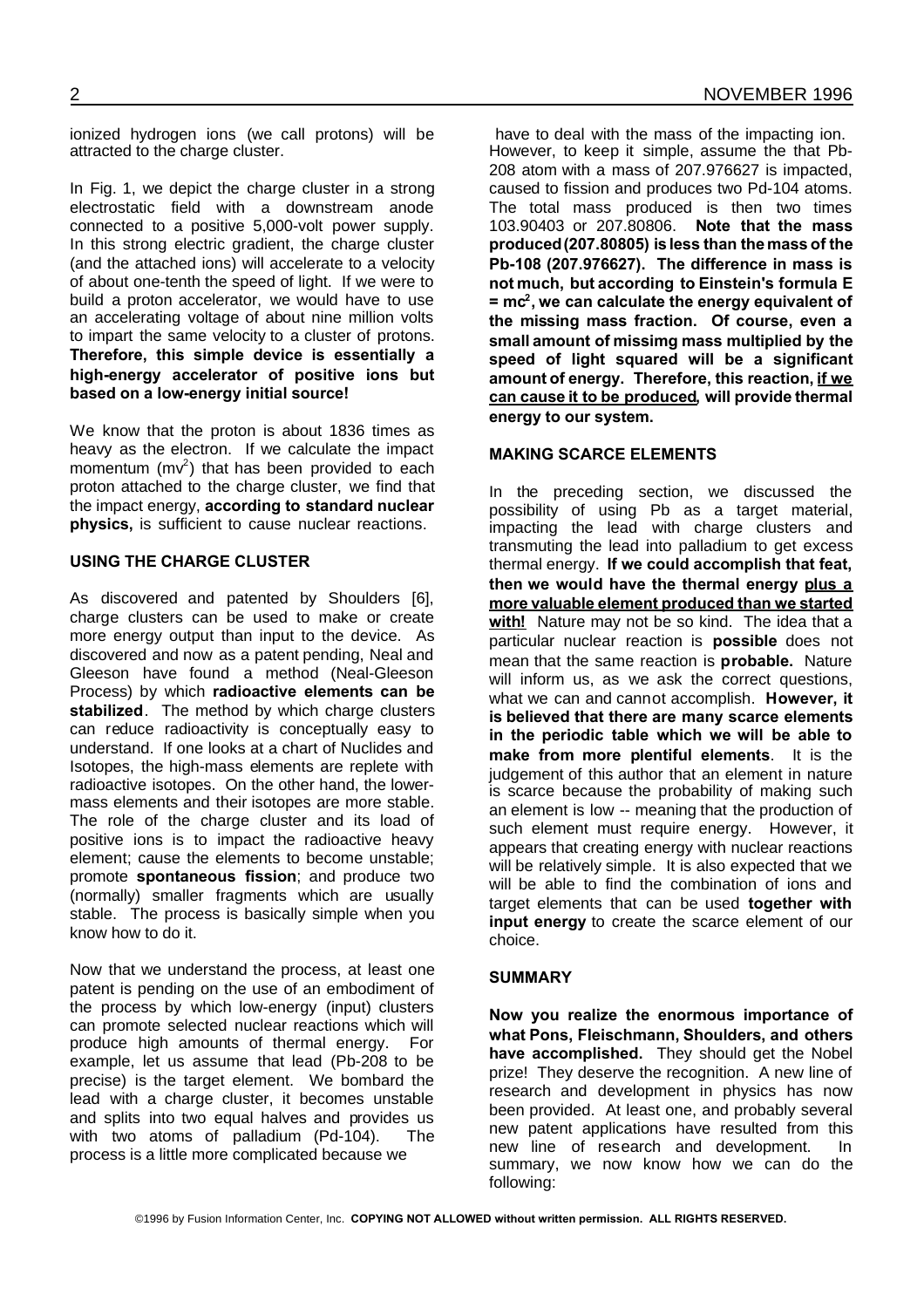#### **1. Clean up radioactive wastes.**

**2. Create clean, abundant, thermal energy -- with no neutrons.**

#### **3. Create factory-produced scarce elements.**

Note to investors: FIC has filed a patent application that will cover a broad range of nuclear transmutation topics. FIC is seeking interested help from brokers to help make a market for the soon-to-be-filed public registration of FIC's stock. If you can help, fax Hal Fox at 801-583-2963.

#### **REFERENCES**

1. Martin Fleischmann, Stanley Pons, and M. Hawkins, "Electrochemically Induced Nuclear Fusion of Deuterium," *J. Electroanal. Chem.*, (1989), vol 261, pp 301-308, and erratum, vol 263, p 187.

2. Kenneth and Steve Shoulders, "Observations on the Role of Charge Clusters in Nuclear Cluster Reactions", *J of New Energy*, Fall 1996, vol 1, no 3.

3. Bass, Neal, Gleeson, & Fox, "Electro-Nuclear Transmutations: Low-Energy Nuclear Reactions in an Electrolytic Cell," *J of New Energy*, Fall 1996, vol 1, no 3.

4. Hal Fox, Robert W. Bass, & Shang-Xian Jin, "Plasma-Injected Transmutation," *J of New Energy*, Fall 1996, vol 1, no 3.

5. Kenneth R. Shoulders, EV - A Tale of Discovery, 265 pages, illus., c1987, privately published and available from the author.

6. Kenneth R. Shoulders, "Energy Conversion Using High Charge Density," U.S. Patent 5,018,180, issued May 21, 1991, see also "Circuits Responsible to and Controlling Charged Particles," U.S. Patent 5,054,047, issued Oct. 1, 1991.

7. Worden Waring & E.A. Benjamini, "Luminescence during the Anodic Oxidation of Silicon," *J of the Electrochem. Soc.*, vol 111, no 11, Nov 1994, pp 1256-1259.

8. Reiter and Faile, "Spark Gap Experiments," *New Energy News*, Sept 1996, p 11ff.

### **BETA-DECAY, THE NEUTRON ADJUSTER**

#### Hal Fox

It is known that heavy elements seem to have extra neutrons. For example, take the case of Uranium-238, the most plentiful (99.2745% in nature) isotope of uranium. This uranium atom has 92 protons and 146 neutrons, for a total of 238 protons and neutrons. Assume that we can split this uranium-238 nucleus into two equal halves by adding an alpha particle (helium nucleus with two protons and two neutrons). We would have an element with 47 protons. The element with 47 protons is silver. Assume that we have also split the number of neutrons in half and we have a silver isotope with 47 protons and 74 neutrons for a total of 121 protons and neutrons. Looking in a table of Nuclides and Isotopes [1], we find that there is an unstable isotope of silver, Ag-121, with a half-life of 0.78 seconds and that it will transform (decay) by the emission of a negative beta  $(B - in)$ the table).

#### BETA DECAY

In such a chart of the elements and isotopes, there is a valley of nuclear stability and the stable elements found in nature lie along this valley of possible elements and isotopes. Some authors will talk about a nuclear **drip line**, which is a boundary along both sides of this valley of stability beyond which elements are not known to exist with any measurable degree of stability. Silver-121 is adjacent to the drip line on the boundary of elemental existence.

According to D.E. Alburger, in an brief explanation of "Beta Decay" [2], such a nucleus may have too many neutrons (alternatively, on the other side of the valley of elemental stability, an isotope may have too few neutrons). Such an isotope, produced either naturally or artificially, has too many (or too few) neutrons. Therefore, the isotope will have an excess of energy as compared with its neighbors. In a sense, we can think of Ag-121 and other such isotopes as sitting on the hill overlooking the valley. Nature prefers that this excess energy be transformed and that the element become more nearly stable. **The mechanism is beta decay.**

In the case of Ag-121, the decay process is shown in the table of nuclides as  $\beta$ - and the cryptic figure of 0.78s is provided. The 0.78 seconds is the time that it will take for one half of the Ag-121 nuclei to transform themselves by  $\beta$ -(beta decay) into some other more stable nuclei. The way the chart is constructed, the results of a  $\beta$ - decay is found by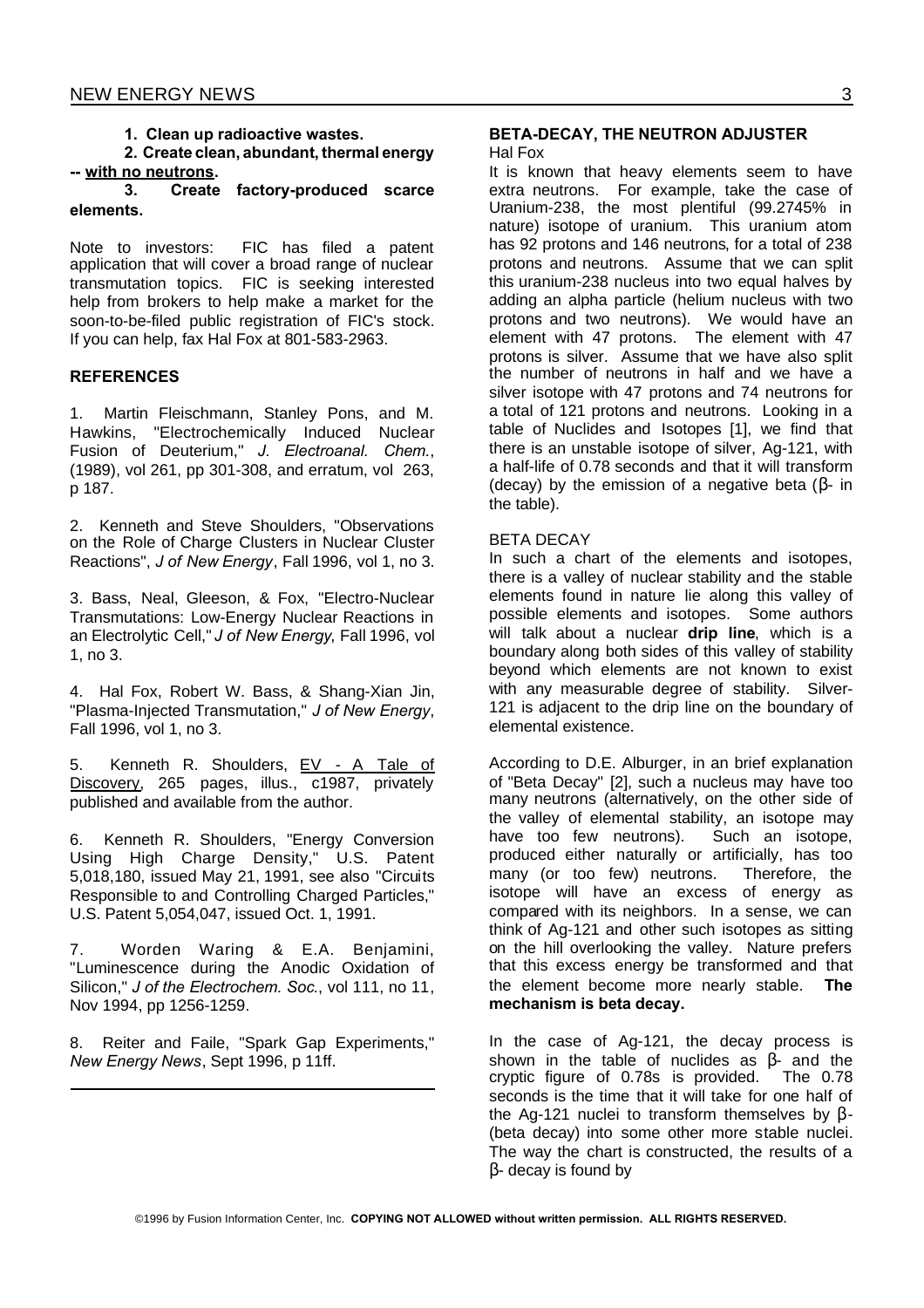moving up one row and to the left one column. In this case we find an isotope of cadmium (Cd-121). Note that the number 121 is preserved. That is, the number of protons and neutrons are still the same (conservation of the sum of protons and neutrons, or the baryon number).

The beta decay process transmutes the silver into cadmium (in this case) with no change in atomic weight (maybe a very small change due to the energy released with the electron). The change is the emission of a **beta ray**. After the beta ray was named, it was found to be an electron; and later found to be a combination of an electron and a neutrino, each of which is emitted by the decaying nucleus with a sharing of energy. In general, the energy emitted can be considered to be passed on to whatever material stops the electron and/or the neutrino. (Note that neutrinos are extremely hard to stop but also that they are not considered to be a form of damaging radiation). The beta, an electron with energy of motion, can be stopped with a relatively thin barrier. The entire process can be considered as one in which a neutron in the nucleus decides to become a proton and has to conjure up and throw away an electron (and a neutrino) to accomplish the mission.

For the case under consideration, U-238 + alpha becomes Ag-121 and then Cd-121. The story is not over. We have gotten rid of one neutron and acquired a proton. However, the Cd-121 is listed as being unstable and having two modes of beta decay with half lives of 8 and 13.5 seconds. The result of this casting off of another electron and the converting of another neutron to a proton brings us to a nucleus of Indium-121. In-121 is still unstable and becomes Tin, Sn-121, which is still unstable and suffers beta decay to becomes Antimony, Sb-121. Now we have rolled down into the valley of elemental stability. Sb-121 is stable. Assuming that we have begun with Uranium and its excess neutrons, we have converted neutrons to protons by moving from Ag-121 to Cd-121 to In-121 to Sn-121 to Sb-121. Each of these steps has transformed a neutron to a proton (four times). We now have a stable nuclei with 51 protons and 70 neutrons. Our process has converted four neutrons to four protons and thrown away four electrons and four neutrinos.

And that is how nature gets rid of the excess neutrons as we transmute heavier elements into lighter elements. Just thought you would like to know. According to claims in the Fox-Jin-Bass Plasma-Injected Transmutation patent application and article,

table-top particle (positive-ion) accelerators may soon be available at relatively small expense and therefore within the budget of colleges and high schools. This equipment will allow for further study of elements, isotopes, and transmutation. Therefore, one of the books (or wall charts) that are expected to increase in sales are the Charts of Nuclides and Isotopes [1].

#### **REFERENCES**

1. E.W. Walker, J.R. Parrington, & F. Feiner, Nuclides and Isotopes, 14th edition, c 1989, General Electric Co., Nuclear Energy Operations, 175 Curtner Avenue, M/C 397, San Jose, CA 95125. (Wall charts also available.)

2. R.G. Lerner & G.L. Trigg, Encyclopedia of Physics, 2nd edition, pp 93-95, c 1991, VCH Publishers, N.Y.

### **Fusion Briefings**

#### **NAVY ACKNOWLEGES ANOMALIES**

M.H. Miles, Benjamin F. Bush, Kendall B. Johnson (R&T Div., Naval Air Warfare Center Weapons Div., China Lake, CA), "Anomalous Effects in Deuterated Systems," NAWCWPNS TP 8302, September 1996, 99 pages, 36 refs, 35 figs.

#### EXECUTIVE SUMMARY

Our results provide compelling evidence that the anomalous effects in deuterated systems are real. Nevertheless, we have not been able to solve the reproducibility problem. This research area will remain highly controversial until reproducibility can be demonstrated. The lack of reproducibility stems mainly from unknown and uncontrolled variables in the palladium stock. There is a remarkable correlation of excess power with the source of the palladium. The best reproducibility was obtained using palladium-boron (Pd-B) materials supplied by the Naval Research Laboratory (NRL), Washington, DC. Seven out of eight experiments that used Pd-B cathodes produced excess power. In experiments that used the palladium from Johnson-Matthey, 18 of 28 experiments produced excess heat. In contrast there were several palladium sources that never produced excess power in any experiment. Our calorimetric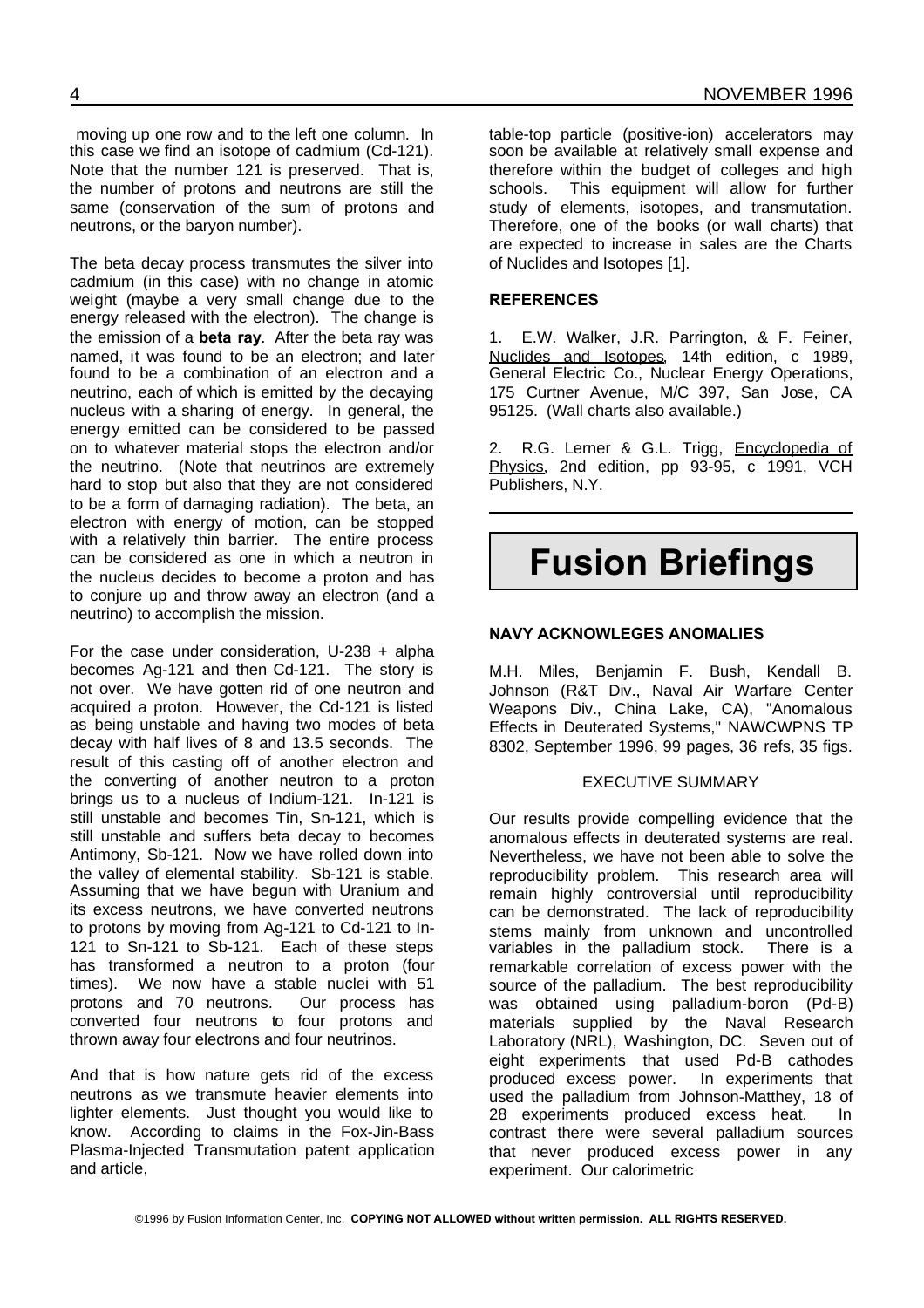results, conclusions, and problems are practically identical to those reported by SRI International Energy Research Center, Menlo Park, California. They are also consistent with many other laboratories that have reported excess heat. Calorimeters that are capable of detecting excess power levels of 1 watt per cubic centimeter (W/cm<sup>3</sup>) of palladium are essential for research in this field. The small volume of palladium in codeposition experiments likely made it difficult to detect excess power effects.

Results from our laboratory indicate that helium-4 ( <sup>4</sup>He is used interchangeably with helium-4) is the missing nuclear product. Thirty experiments have shown a correlation between either excess power and helium production or no excess power and no excess helium. Studies using both glass and metal flasks place the  $4$ He production rate at  $10^{11}$ to  $10^{12}$  atoms per second per watt (atoms/s $W$ ) of excess power. This is the correct magnitude for typical deuteron fusion reactions that yield helium as a product. It is highly unlikely that our heat and helium correlations could be due to random errors. The only valid experiments that showed significant excess power but no excess helium involved a palladium-cerium (Pd-Ce) cathode.

Our best experiments produced up to 30% excess heat, 0.52 watts of excess power, and 1400 kilojoules (kJ) of excess enthalpy. This amount of excess enthalpy is difficult to explain by any chemical reaction. We have demonstrated that any recombination of the deuterium  $(D_2)$  and oxygen  $(O_2)$  electrolysis gases in our experiments can be readily detected and easily corrected. There was never any measurable recombination when the palladium cathodes were fully submerged in the deuterium oxide plus deuterated lithium hydroxide  $(D<sub>2</sub>O + LiOD)$  electrolyte.

Anomalous radiation was detected in some experiments by the use of X-ray films, several different types of Geiger-Mueller (GM) counters, and sodium iodide (NaI) detectors. Normal radiation counts were always observed when no electrolysis experiments were running. The appearance of anomalous radiation always correlated with the expected rate of loading of the palladium with deuterium. Nevertheless, the anomalous radiation effect was not reproducible.

#### **DECREASING RADIOACTIVITY**

Otto J.A. Reifenschweiler (Philips Res. Lab., Eindhoven, The Netherlands), "Some Experiments on the Decrease of Tritium Radioactivity," *Fusion Technol.*, vol 30, no 2, Nov. 1996, pp 261-272, 27 refs, 9 figs.

#### AUTHORS' ABSTRACT

Experiments claiming a sharp decrease in the radioactivity of tritium incorporated in small monocrystalline particles of titanium have been reported and are described here in more detail. Additional evaluation provided a high degree of evidence for the decrease in the radioactivity of tritium. A first attempt is made to explain this remarkable effect in terms of a "nuclear pair hypothesis,"

#### **ELEMENTAL REPLICATION?**

Norman Wootan (P.O. Box 141049, Dallas, TX 75214)

Around mid September, I put together an electrolysis cell similar to the Mills Nickel Cold Fusion Cell with the goal of exploring the possibilities of making what is termed "Pristine Water." This water, which will be used by Homeopaths, will have had all memory or information removed. This is accomplished by recombining monatomic hydrogen and monatomic oxygen as generated in a properly designed cell. This is the ultimate in purity since this is water in a condition similar to the time of original creation. "Wholy Water." After several weeks of successful operation producing water that had all the earmarks of a true "pristine water" a fellow researcher suggested using an alternate electrolyte. A solution was selected that contained 77 colloidal minerals as found in plants that are the easiest assimilated into the body. With the electrolyte changed, the cell was put back into operation as before with a nice recombination burn and production of the sought after pristine water. After about an hour of operation the cell went absolutely "nuts" with the temperature rapidly climbing to boiling point and the current out of sight. When the cell was opened, we found a deep red sludge deposit which shorted the cell plates. Our first thought was that the electrolytic action precipitated out the colloidal minerals which caused the deposit found. The electrolyte was allowed to settle out the precipitate.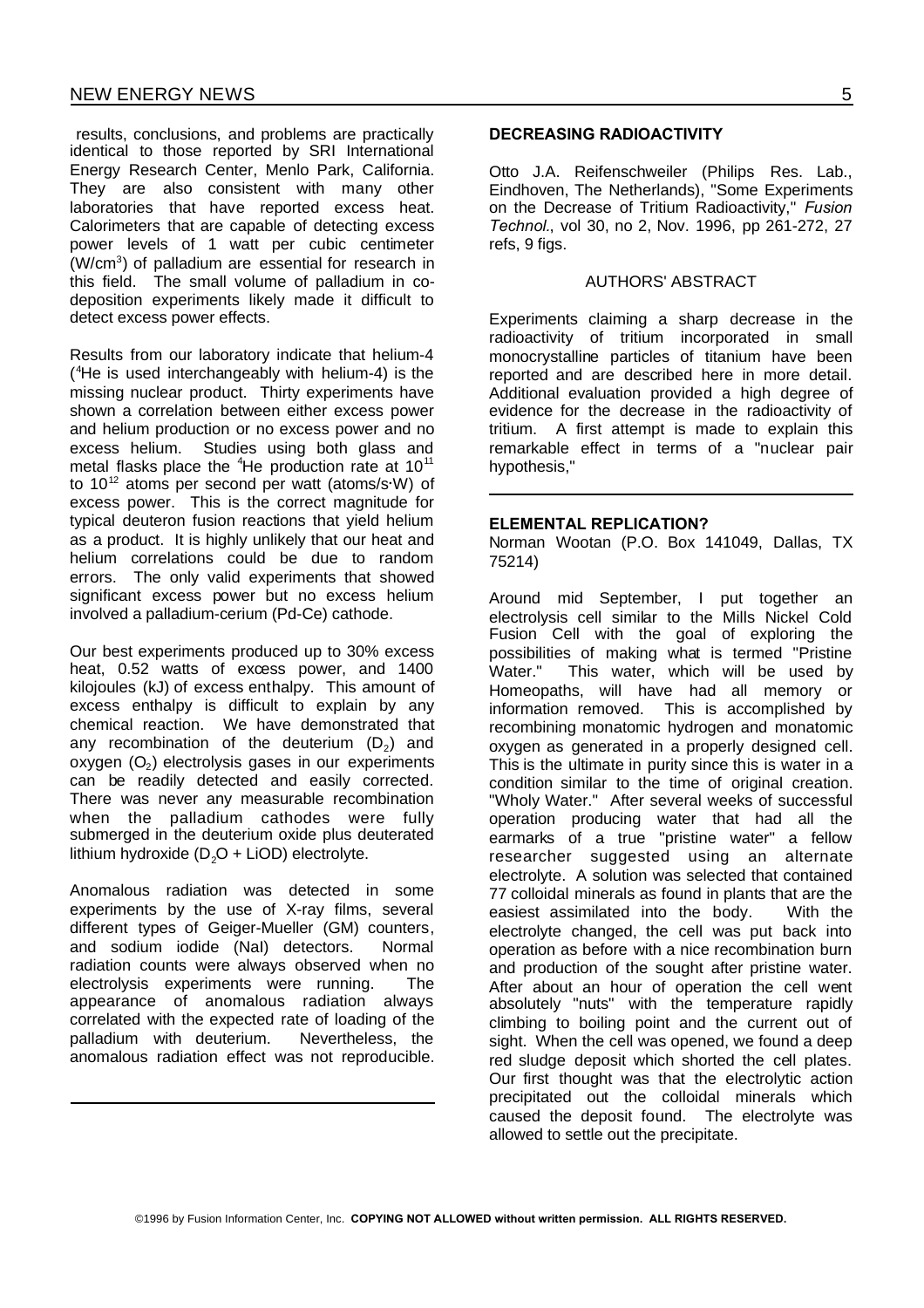After decanting off, the clear electrolyte was returned to the cell for another run. Again the cell operated normally for about an hour with a normal recombination burn and recovery of the water

being consumed by the cell in the splitting action. Again the cell temperature and current mirrored the first run. Again the cell contained the same amount of sludge residue. This process was repeated ten (10) times with exactly the same results. All of the sludge was carefully dried and weighed on an electronic scale with a five decimal resolution. The cell plates and all hardware were weighed to determine any loss of mass that may contribute to the mass gain observed in the sludge. Five hundred (500) ml of the original electrolyte solution used in the cell was vacuum distilled to determine the exact mass of colloidal minerals contained. When all factors were considered, we came out with a mass gain of 48 gm which cannot be explained by conventional electrolysis.

After talking to Dr. Robert Bass and Hal Fox, I learned of a patent that has been filed on the transmutation of elements in the cold fusion cell which is the process that Dr. John Bockris has been so active in. Both Dr. Bass and Hal Fox stated that what I was observing is not the same as the transmutation observed in the cold fusion cell since I have a overall mass gain and not a lateral movement of elements in the periodic table toward lighter elements with resulting heat release.

This unusual cell operation has caused quite a reaction in the scientific community. At this time I have built a complete new cell with every possible factor which could possibly explain the mass gain considered and documented. The ten (10) consecutive runs on the new cell will be completed soon and a report will be forthcoming.

What is interesting about this phenomenon is that when an eleventh run was made with the original electrolyte, exactly the same amount of residue was recovered as in the previous ten runs. Since the same electrolyte is reused each time with only distilled water being added to replace the volume lost by the removal of the solids and the water recovered by the recombination burn, we are hard pressed to explain the observed phenomenon. Our theory is that the 77 colloidal minerals contained in the electrolyte provide the atomic templates needed for the monatomic hydrogen (father of all the elements) to replicate selected elements in this exotic mixture. If you subscribe to the theories of the late Walter Russell

and his explanation of the octave based periodic table with monatonic hydrogen being what he describes as hydrons (precursor to hydrogen) then it is possible for the replication of elements directly from energy input alone. This is how all matter was created in the beginning as described by Schappelier in "The Physics of the Primary State of Matter." I will keep all informed as to our progress and findings in this very intriguing venture.

## SPACE ENERGY

**A REVOLUTION IN ENERGY TECHNOLOGY** Courtesy of Harold Aspden November 5, 1996

"TOWARDS ZERO EMISSIONS AND SUSTAINABLE TRANSPORT"

The above heading was on an anouncement sent to 78 invitees specially chosen to hear inventor "Stanley Meyer from Ohio, USA" deliver a paper about his work and answer questions. To those of us who are interested in the coming age of new energy technology, the announcement of an event having such a title was really something to applaud, because it showed that there are those in high places who really care about the mounting problems on the energy front. The choice of venue for that meeting was endorsement enough, it underlined the importance of the occasion. The meeting was to be at the premises of the British Parliament, inside the House of Lords, thereby facilitating attendance by those at the very seat of government.

The Rt. Hon. Lord Strathcona and Mount Royal was to introduce Stanley Meyer but, in this event, that honourable lord found he had to issue a cancellation notice on the eve of the meeting and convey his apoligies to those who came totally unaware of that cancellation. Some had travelled hundereds of miles expressly to hear about that "energy revolution" from an inventor so acclaimed. But it was not to be. The letter of cancellation was short. It simply said that "owing to unforeseen reasons, it has been necessary to postpone the meeting. This is greatly regretted." The twenty or so privileged invitees who did arrive were left to harbour their suspicions that the idea of "free energy," and the prospect of an "energy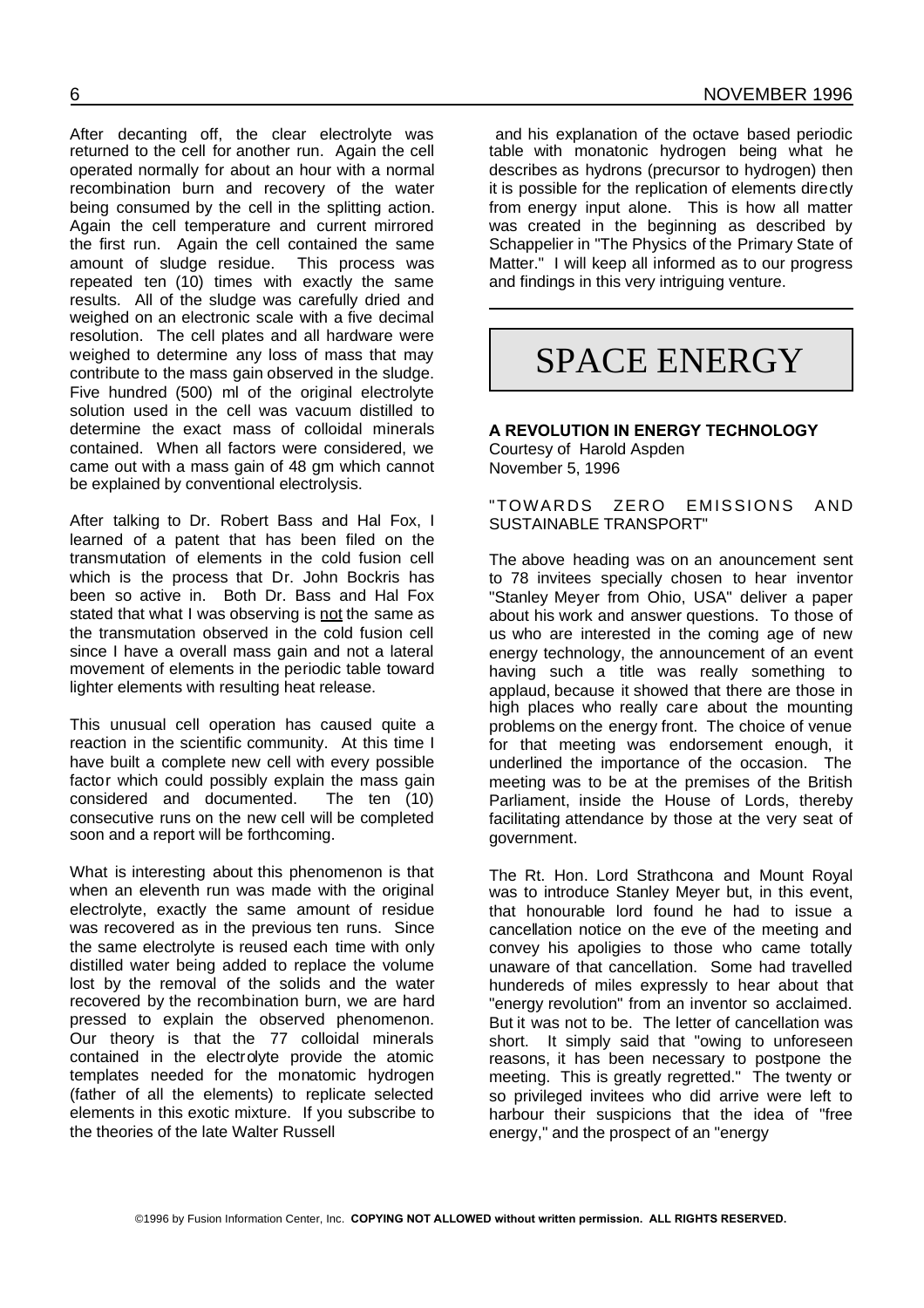revolution," is just a mere myth after all. The voice of experience that was scheduled to speak about the new energy future was not there! This was, indeed, a missed opportunity, and one which cannot help our cause. For the record, the time and date of the meeting that was never held was from 5-7 pm on Thursday the 31st October 1996. Stanley Meyer was to speak about his "Water Fuel Cell" and the prospect of generating hydrogen from water with a "free energy" gain.

#### **A QUANTIZED AETHER**

Chuck Bennett (Sacramento, CA)

The recent debate about cold fusion has focused on the resurrection of a luminiferous medium [aether] as a mechanism to explain "over-unity" production of excess energy in hydrogenated metal lattices and other new energy phenomena. The debate about the existence of such a medium goes back to just before the turn of the century when Michelson and Morley found none. In 1905, Albert Einstein cast the medium aside as "superfluous" in a paper entitled, "On the Electrodynamics of Moving Bodies." A mathematical medium was introduced in later years based on a 4-tensor Riemannian geometry. The result is quite complicated and is proclaimed to be understood by only a few individuals.

A more practical approach to the resurrection of the medium is proposed herein, based on quantization of the medium. A spectrum of fundamental particles coined Q particles, short for quanta, creates the medium for larger particles such as the electron and proton. The flow of Q particles results in a toroidal vortex pattern that comprises larger particles.

The mass of an individual particle is determined by the relation,  $m_{\alpha}c^2$  = kT, where  $m_{\alpha}$  is the mass of the Q particle, c is the speed of light, k is Boltzamnn's constant, and T is the temperature in absolute degrees. **This relation yields a spectrum of fundamental particles starting on the order of a million times lighter than the electron**. The wavelength,  $\lambda$ , of a Q particle is determined by the expression,  $m_0 c \lambda = h$ , where h is Planck's constant. The simultaneous requirement of the two conditions,  $m_{\alpha} c^2 = kT$  and  $m_{\alpha} c\lambda = h$ , causes the mass to get larger as the temperature gets higher and the size, as represented by the wavelength, to get smaller as the temperature gets higher.

Hot spots are more dense than cooler spots. Hot spots radiate more as the size gets smaller. Therefore, a natural contraction is associated with smaller, denser regions of matter. As these regions radiate with more energy, the contraction of matter must occur as an automatic consequence. Gravitation is the result of these simultaneous conditions.

Quantization of the medium answers many theoretical problems encountered since Michelson and Morley. The dichotomy between aether drag and stellar aberration is nicely explained by a quantized medium. It is surprising that the quanta approach has not been applied to the luminiferous aether given the success of quantum mechanics. Einstein did not win the Noble prize for the introduction of special relativity, but rather for the photo-electric effect in 1921. The photo-electric effect is purely a quantum mechanics principle.

[Note: *NEN* readers: Any comments or suggestions for Chuck Bennett? Ed]

### **MISCELLANEOUS**

#### **ANTI-GRAVITY MACHINE** Henry P. Dart, III

The recent announcement by Russian scientist, Eugene Podkletnov, that he has invented an antigravity machine, which was to be described in an article authored by Podkletnov and Finnish physicist, Petri Vuorinen, is now tainted with controversy. The British journal *New Scientist* has reported in its 21 September 1996 issue that the article, which had been scheduled for publication in the *Journal of Physics D: Applies Physics*, has been withdrawn following a statement by the alleged coauthor, Petri Vuorinen, denying that he ever worked on anti-gravity with Podkletnov.

Although Podkletnov has said that tests ruled out the possibility that the claimed weight loss was the result of magnetic fields or air flow, his statement is suspect. His own diagram of the machine indicates it involves a levitating ring of superconducting material spinning at a rate of 5000 rpm. Apparently any anti-gravity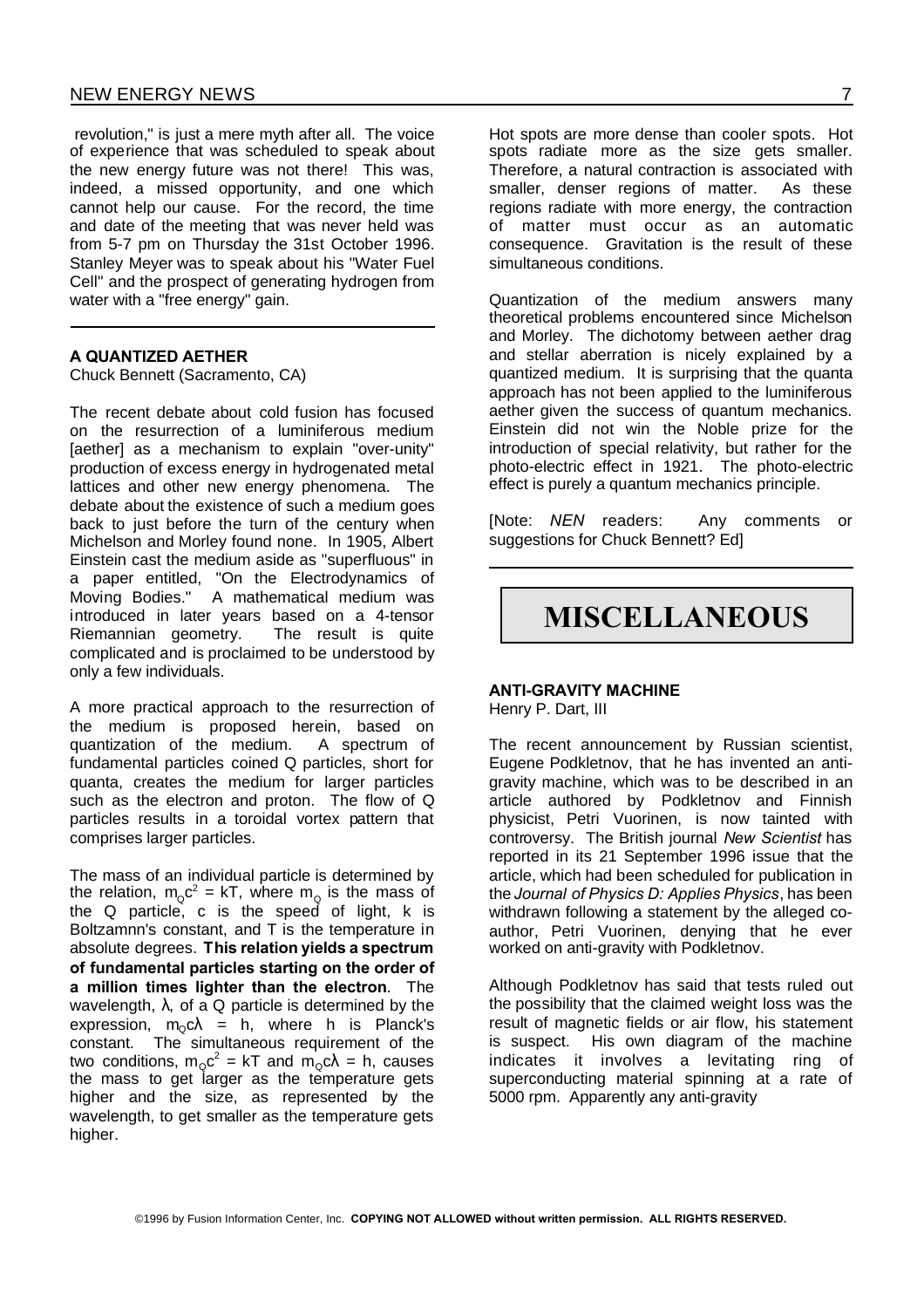effect produced by the machine is the well known magnetic effect associated with superconductivity.

At the Southwest and Rocky Mountain Division meeting of the AAAS in Norman, Oklahoma (May 1995), the author of this article discussed briefly his theory of repulsive gravity which occurs in the centers of the enormously massive central stars that exist in the nuclei of all galaxies, such as the one in the galaxy, M-87, which has a mass of 2.4 billion solar masses. Under this theory, which has nothing to do with magnetism or superconductivity, when the scalar field value in the interior of such a massive star attains a value roughly equal to that which occurs at the Schwarzschild radius, under the formula  $F = ma$ , the force also becomes negative or repulsive. This phenomenon has the following effects:

1. The central region of the star develops enormous centrifugal forces that counteract the equally enormous centripetal forces developed in the exterior portion of the star, thereby preventing the gravitational collapse of very massive stars, a heretofore unsolved problem; and

2. It supplies an alternative explanation for the enormous jets of matter that are expelled from the polar regions of the central stars, which jets are currently explained as being propelled by magnetic forces that operate at some distance from the central star, while the central star is described as a "Black Hole" from which nothing, not even light itself, can escape.

The author's paper on this subject is scheduled for publication in *Toth-Maatian Review*.

### **ELECTRIC SPACECRAFT JOURNAL**

Contents Summary for July/Aug/Sept, Issue 19, Published Sept. 30, 1996

#### *ESJ* Forum - Thoughts On: **ELECTROMAGNETICS** - page 6

With the *ESJ* forum we present differing views on a selected topic. The contributors are often far more knowledgeable about the subject than we are at *ESJ*. But, even the most knowledgeable have different opinions, and we expect the forum to generate much

critical arguments. It is our hope that by including such diverse views, we will facilitate interactive learning and understanding. In this issue, the discussion centers on commentary about electromagnetics that was sparked by *ESJ* 18.

Contributors are the following:

**Dr. Robert L. Carroll** received a M.S. in mathematics and a Ph.D. in mathematical physics from West Virginia Univ., Morgantown. He has held numerous distinguished educational, research and engineering appointments, and has published several original scientific papers.

**Leslee Kulba**, received a B.S. in mathematics from Michigan State Univ. She has taught college level math and physics classes.

**Hugh Hildreth Skilling** from Fundamentals of Electric Waves, New York, John Wiley & Sons, Inc., 1960.

**David J. Griffiths** from Introduction to Electrodynamics, Englewood Cliffs, NH, Prentice-Hall, Inc., 1989.

**Thomas E. Phipps, Jr.** attended Harvard University, earning a B.S., a M.S., and a Ph.D. He also studied elementary particle physics at MIT. Phipps worked for various agencies at the Pentagon and was later employed by the Naval Ordinance Laboratory. Since retiring, he has been writing and conducting physics experiments.

**Olef Jefimenko** from Electromagnetic Induction and Gravitation, Star City, West Virginia: Electret Scientific Company, 1992.

**Renshaw and Kallfelz** The following are excerpts in review from, "The Radiation Continuum Model of Light and the Galilean Invariance of Maxwell's Equations," by Curtis E. Renshaw and William M. Kallfelz,*Galilean Electrodynamics*, Jan-Feb. 1996.

**Greenstein and Zajonc**. Charles A. Yost discusses, "Do Quantum Jumps Occur at Well-Defined Moments of Time?" by George Greenstein, Astronomy Dept., and Arthur G. Zajonc, Physics Dept., Amherst College, MA., American Journal of Physics, vol 63, no 8, Aug. 1996, American Association of Physics Teachers.

**George R. Talbott** received a B.A. in medical technology from UCLA and a Sc.D. in physical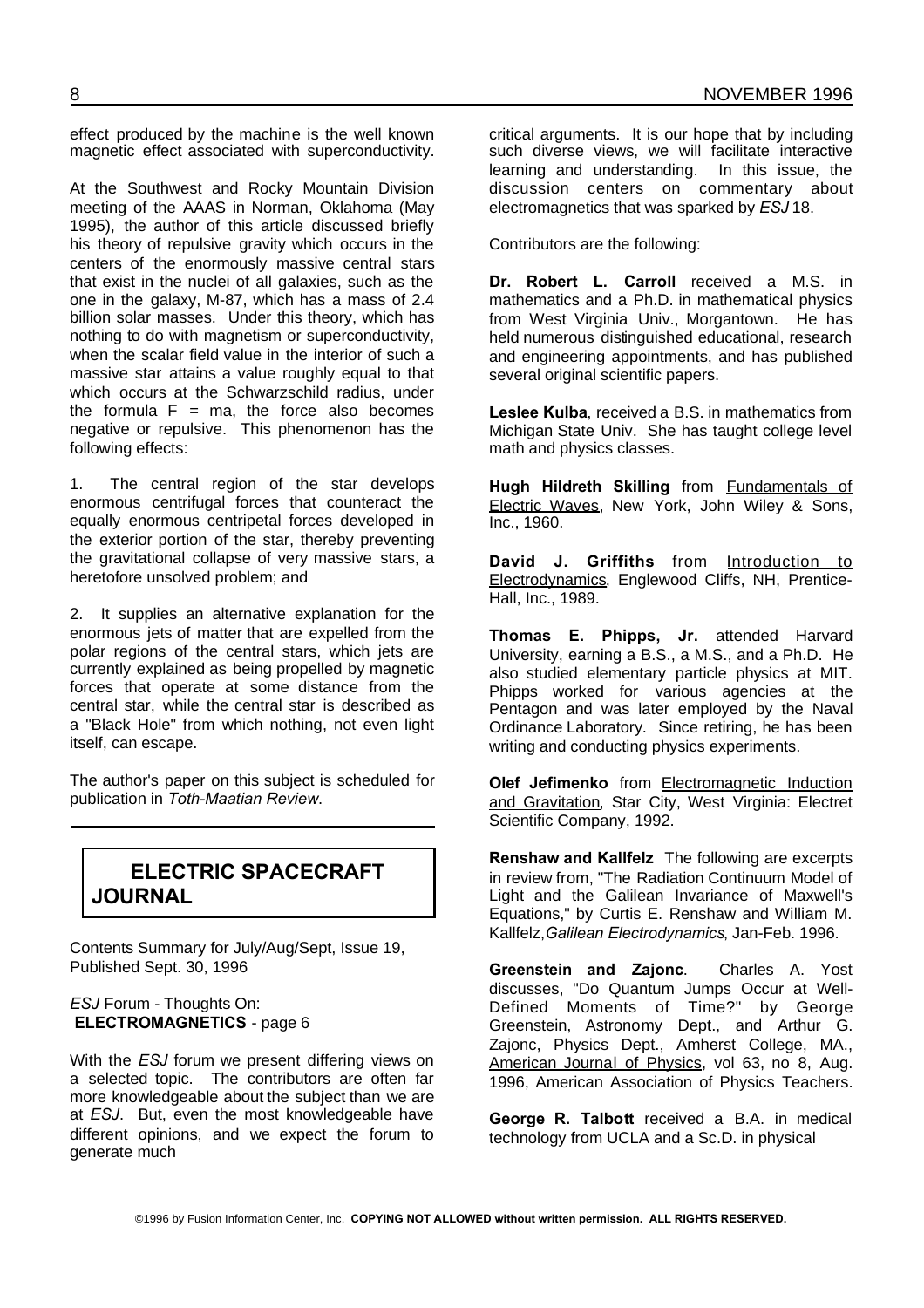science and applied mathematics from Indiana Northern Univ. He has worked in the fields of medical laboratory technology, mathematical analysis, computer programming, teaching and technical writing.

**Charles Bert Schreiber** received a B.S. in physics from Southwestern Louisiana Inst., Lafayette, and rose to the rank of lieutenant in the Navy. He has held several administrative positions.

**Richard Hull**, comments taken from a letter written to a colleague.

**THE PHOTON**

Robert L. Carroll, page 14

The article was written (Jan. 1, 1991) to show that the photon is a wave motion limited to one wavelength in the longitudinal direction and a transverse circumference of one wavelength. This gives it the form of a cylinder without indication of any spread with distance of travel. Thus it has the characteristics of both wave and particle. The "either-or" controversy of wave or particle is avoided in this way. There is no indication that a medium is required for its propagation.

#### **ELECTRIC PROPULSION PATENTS, 1928-1995**, page 16ff

Compiled from original patent documents:

**T. Townsend Brown**, British Patent 300,311 (11 pages). "A Method of and an Apparatus or Machine for Producing Force or Motion." Filed Aug. 15, 1927, granted Nov. 15, 1928.

**T. Townsend Brown**, US Patent 1,974,483 (5 pages). "Electrostatic Motor." Filed Feb. 7, 1930, granted Sept. 25, 1934.

**T. Townsend Brown**, US Patent 2,949,550 (6 pages). "Electrokinetic Apparatus." Filed July 3, 1957, granted Aug. 16, 1960.

**T. Townsend Brown**, US Patent 3,018,394 (5 pages). "Electrokinetic Transducer." Filed July 3, 1957, granted Jan. 23, 1962

**T. Townsend Brown**, US Patent 3,022,430 (7 pages). "Electrokinetic Generator." Filed July 3, 1957, granted Feb. 20, 1962.

**T. Townsend Brown**, US Patent 3,187,206 (6 pages). "Electrokinetic Apparatus." Filed May 9, 1958, granted Jun. 1, 1965.

**A.H. Bahnson Jr,** US Patent 3,223,038 (4 pages). "Electrical Thrust Producing Device." Files Sep.10, 1964, granted Dec. 14, 1965.

**J.F. King**, US Patent 3,322,374 (7 pages). "Magnetohydrodynamic Propulsion Apparatus." Filed Sep. 30, 1964, granted May 30, 1967.

**A.P.de Seversky**, US Patent 3,130,945 (15 pages). "Ionocraft." Filed Aug. 31, 1959, granted Apr. 28, 1964.

**Gilman A. Hill**, US Patent 3,095,163 (6+ pages). "Ionized Boundary Layer Fluid Pumping System." Filed Oct. 13, 1959, granted Jun. 25, 1963.

**Glenn E. Hagen**, US Patent 3,120,363 (14 pages). "Flying Aparatus." Filed Sep. 11, 1963, granted Feb. 4, 1964.

**Ernest C. Okress**, US Patent 3,464,207 (8 pages), "Quasi-Corona-Aerodynamic Vehicle." Filed Oct. 10, 1066, granted Sep. 2, 1969.

**E. Halik and H. von Engel**, Austrian Patent 236,800 (5+ pages). "Flying Body with Electrostatic Power." Filed Feb. 15, 1963, granted Mar. 15, 1964.

**Sidney D. Drell et al.,** US Patent 3,495,791 (2 pages). "Method of and Apparatus for Effecting Electro-Mechanical Energy Interchange in a Space Vehicle." Filed Apr. 26, 1965, granted Feb. 17, 1970.

**James E. Cox**, US Patent 4,663,932 (40 pages). "Dipolar Force Field Propulsion System." Filed Jul. 26, 1982, granted May 12, 1987.

**Maurice Mitchell**, US Patent 5,377,936 (8 pages). "Net Kinetic Energy Differential Guidance and Propulsion System for Satellites and Space Vehicles." Filed Mar. 19, 1992, granted Jan. 3, 1995.

**Michael J. Sohnly**, US Patent 5,211,006 (30 pages). "Magnetohydrodynamic Propulsion System." Filed Nov. 12, 1991, granted May 18, 1993.

**Marcel-Jean-Joseph Pages**, French Patent 1,253,902 (6 pages). "Cosmic Flight Machine." Filed Jan. 5, 1960, granted Jan. 9, 1961.

**Haruo Yamashita et al.**, European Patent 0486243A2 (10 pages). "Machine for Acceleration in a Gravitational Field." Filed Nov. 11, 1991, granted May 20, 1992.

**Rex L. Schlicher et al.,** US Patent 5,142,861 (18 pages). "Nonlinear Electromagnetic Propulsion System and Method." Filed Apr. 26, 1991, granted Sep. 1, 1992.

**James F. Woodward**, US Patent 5,280,864 (1 + pages). "Method for Transiently Altering the Mass of Objects to Facilitate Their Transport or Change Their Stationary Apparent Weights." Filed Jan. 21, 1992, granted Jan. 25, 1994.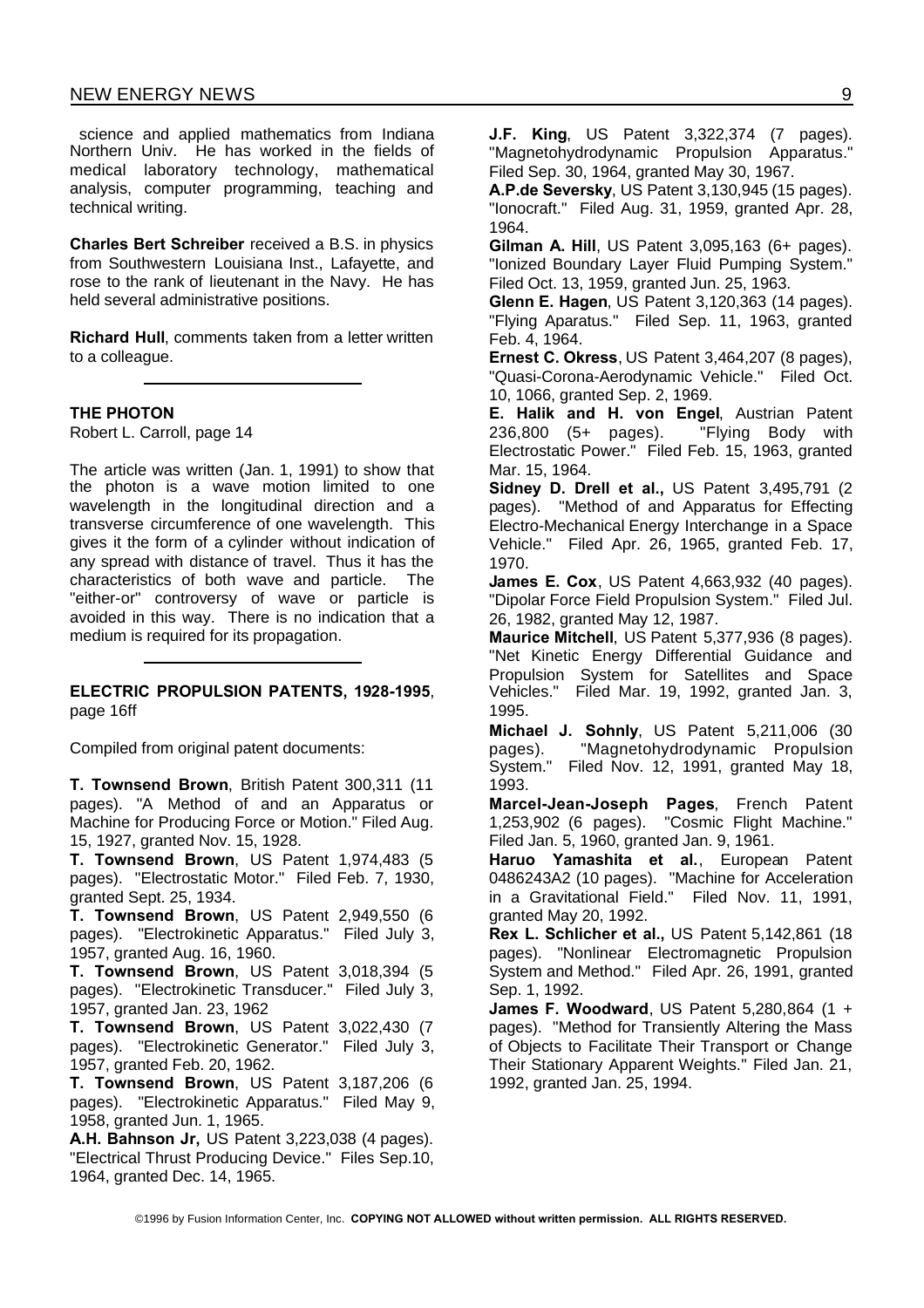*INFINITE ENERGY* **Henry W. Wallace**, US Patent 3,626,605 (14 pages). "Method and Apparatus for Generating a Secondary Gravitational Force Field." Filed Nov. 4, 1968, granted Dec. 14, 1971.

**Charles O. Frederick**, British Patent 1,310,990 (4 pages). "Space Vehicle." Filed Dec. 11, 1970, granted Mar. 21, 1973.

**Norman L. Dean**, US Patent 2,886,976 (2 pages). "System for Converting Rotary Motion into Unidirectional Motion." Filed Jul. 13, 1954, granted May 19, 1959.

**James W. Black**, US Patent 5,182,958 (87 pages). "Nonlinear Propulsion and Energy Conversion System." Filed Nov. 2, 1973, granted Feb. 2, 1993.

#### **ESA CONFERENCE SUMMARY** - page 28 Charles A. Yost

*ESJ* Editor travelled to Milwaukee, Wisconsin, earlier this year to attend the 24th Annual Meeting of the Electrostatics Society of America. This article offers summaries of some of the presentations and general impressions of the conference.

#### **IANS CONFERENCE SUMMARY** - page 32 Charles A. Yost

*ESJ* editor travelled to Denver, Colorado earlier this year to attend the Third International Symposium on New Energy, sponsored by the International Association for New Science. In *ESJ* 18, brief synopses of his impressions of some of the lectures were presented. In this issue selected papers taken from the conference proceedings were summarized.

#### **ACTIVITY UPDATE** - page 5

Paul Lander, Ron Kovac, Alfred Wakeman, Greg Hodowanec, Norman Wootan.

Contents Summary for vol 2, no 9, July/Aug. 1996.

"Summary: Second International Conference on Low Energy Nuclear Reactions (ILENR2), Jed Rothwell, p 10.

"Nuclear Transmutation in Thin-Film Nickel Coatings Undergoing Electrolysis," Prof. George Miley, Dr. James Patterson, page 19. ILENR2 Preprint paper, also printed in *Journal of New Energy*, vol 1, no 3, Fall 1996.

"The Correa PAGD Reactor: Errata and Supplement," Mike Carrell, page 33.

"Cold Fusion and the Wright Brothers," Jed Rothwell, page 37.

"Electrical Power Generation Without Harmful Emissions - U.S. Patent #5,435,274," William H. Richardson, Jr. page 45.

"Table-Top Antigravity," Chris Tinsley, page 49.

"Reinventing the World: Social and Economic Efects of Cold Fusion," Charles Barr, page 66.

"Empowerment: Life Force of the Energy Revolution," Mike Fisher, page 67.

#### **ABSTRACT**......... of *Infinite Energy* Paper

"Mass Modification Experiment Definition Study," Robert L. Forward (Forward Unlimited, Malibu, CA), page 53.

#### AUTHOR'S ABSTRACT

The vacuum [aether] is proving to be one of the hottest topics in contemporary physics. It is a source of numerous effects: force fields that emerge from nowhere, particles popping in and out of existence, and energetic jitterings with no apparent power source. Many researchers see the vacuum as a central ingredient of 21st Century physics. Some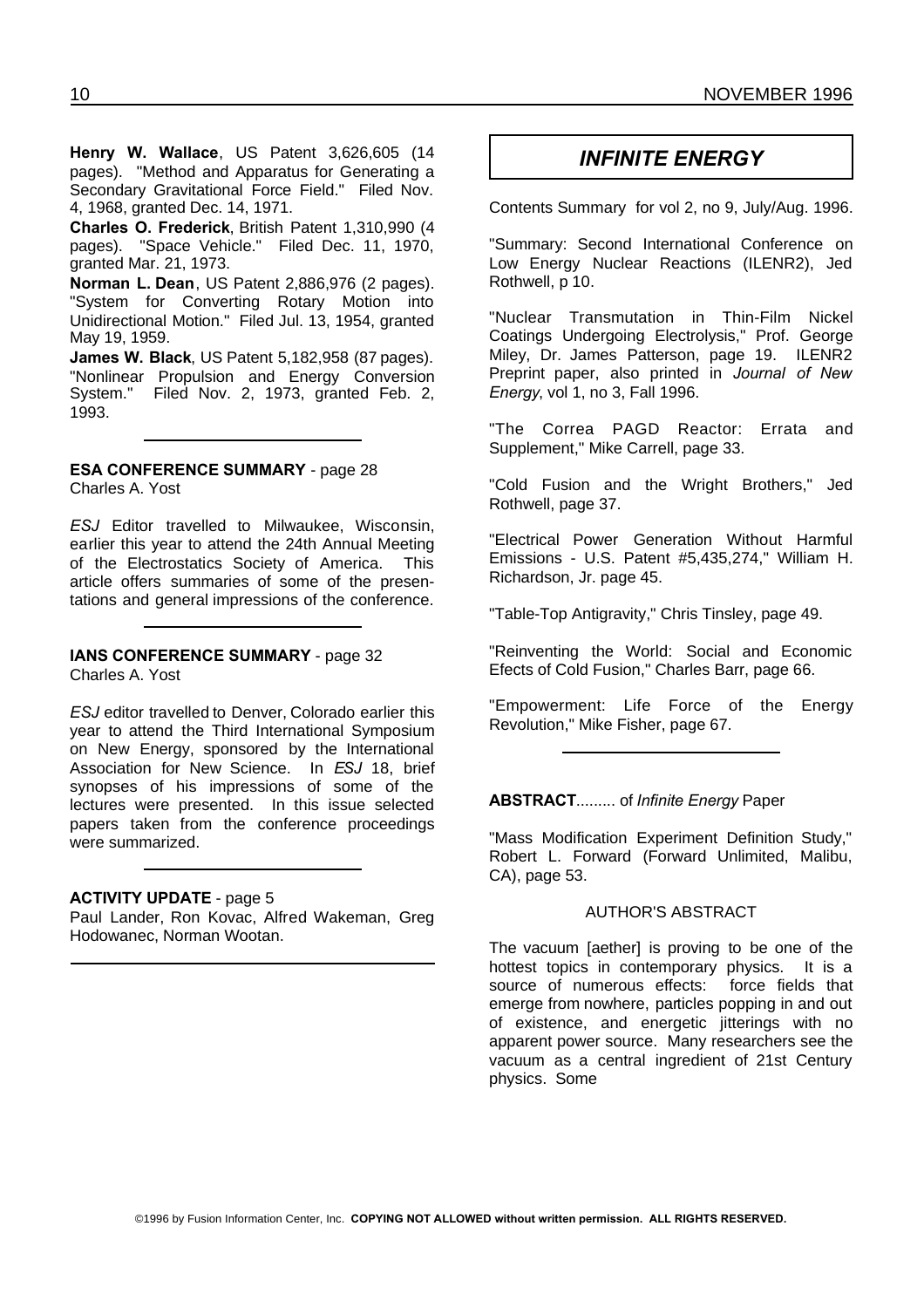even believe the vacuum may be harnessed to provide a limitless supply of energy. This report summarizes an attempt to find an experiment that would test the Haisch, Rueda, and Puthoff conjecture that the mass and inertia of a body are induced effects brought about by changes in the quantum-fluctuation energy of the vacuum. However, it was not possible to identify a definitive experiment. But, it was possible to identify an experiment that might be able to prove or disprove that the inertial mass of a body can be altered by making changes in the vacuum surrounding the body. Other experiments, which do not involve mass modification, but which teach something about the vacuum, were also defined and included in a ranked list of experiments. This report also contains an annotated bibliography and list of scientists active in the field.

#### **COSMOLOGY NOTES**

Gregory Hodowanec Received November 1, 1996

#### **A Special Test with Mini-MRA circuit FE-8**

#### A. Background

It was my intention to build a Mini-MRA circuit, FE-9, which would incorporate some facets learned to date, and which then could possibly lead to a "stand alone" circuit. Before doing so, I wanted to try Ckt. FE-8 (as is) operating with a single rechargeable cell. It was determined that a Nicad AAA cell (at 1.2 volts) would not operate the GWtype oscillator (as built into FE-8) but a 1.5 volt cell could possibly work okay. I had some new Rayovac "Renewal" AAA cells on hand and decided to try this cell, even though I know nothing of its recharging characteristics. The "renewal" cell was found to operate Ckt. FE-8 okay and a test was started on 9-12-96. As shown in the test data curve below, it took about 150 hours of operating to stabilize the Mini-MRA system at a DC output of about 1.5 volts for this cell. However, it was noticed that the oscillator would at times "drop out" and have to be re-started. This was eventually determined to be due to operation of the oscillator too close to its upper frequency limit.

When the oscillator drops out (possibly due to some temperature drift effects since no zerotemperature coefficient components were used), it would not restart by itself at the low operating voltage used. Another unusual problem which occurred was

"discharge effects" apparently related to a tremendous overhead lightening storm. After the storm had passed on, it was not possible to recharge the cell close to its former voltage level! This may have been related to some physical changes in the cell caused by this storm? Finally, after about 900 hours of unit operation, it was decided to operate the MRA at a lower frequency, where the power output could be lower but the oscillator more stable. This proved to be a wise move, since the system remained stable and selfsustaining for another 150 hours, and probably would have remained there at 1.39 volts for many more hours. However, on 10/29/96 I discontinued this test so that I could use the 7611 device (only one remaining) in the proposed Ckt. FE-9 test.

B. Conclusions:

1. It is surmised that if operation of the 7611 GWoscillator had been maintained at a lower frequency, where power output was lower but the oscillator was more stable, then perhaps this test might have remained at 1.50 volts (self-sustaining) for possibly at least 2000 hours or more. However, there would be nothing I could do about the effects of that local thunderstorm on this AAA cell! Possibly there might have been some scalar field effects which 'hurt' the recharging nature of the "Renewal" cell?

2. It was also determined that the chosen oscillator frequency probably must be wellcentered on one of the many natural resonant frequencies in this universe so as to properly 'lock on' to this frequency. Operation between two adjacent natural frequencies could result in a periodic 'shifting' between the two resonances and thus result in a somewhat 'unstable' oscillator performance. Such multiple frequency effects are readily seen on an oscilloscope or frequency meter. However, such effects did not seem to 'hurt' MRA performance.

3. Work is slowly proceeding on Ckt. FE-9 and tests might by underway in November. Any progress made will be reported to you.

#### SOME FINAL REMARKS

The Mini-MRA Ckt, FE-9 will be operated in the range of 3-4.5 volts, initially started by 2 or 3 cells. The Mini output voltage will be doubled (same as in FE-9) but it will also charge a storage capacitor (a miniature .1F 'keep-alive' unit, such as used in some C-MOS circuits). When stable operation is achieved, the cells will be disconnected from the circuit and it is hoped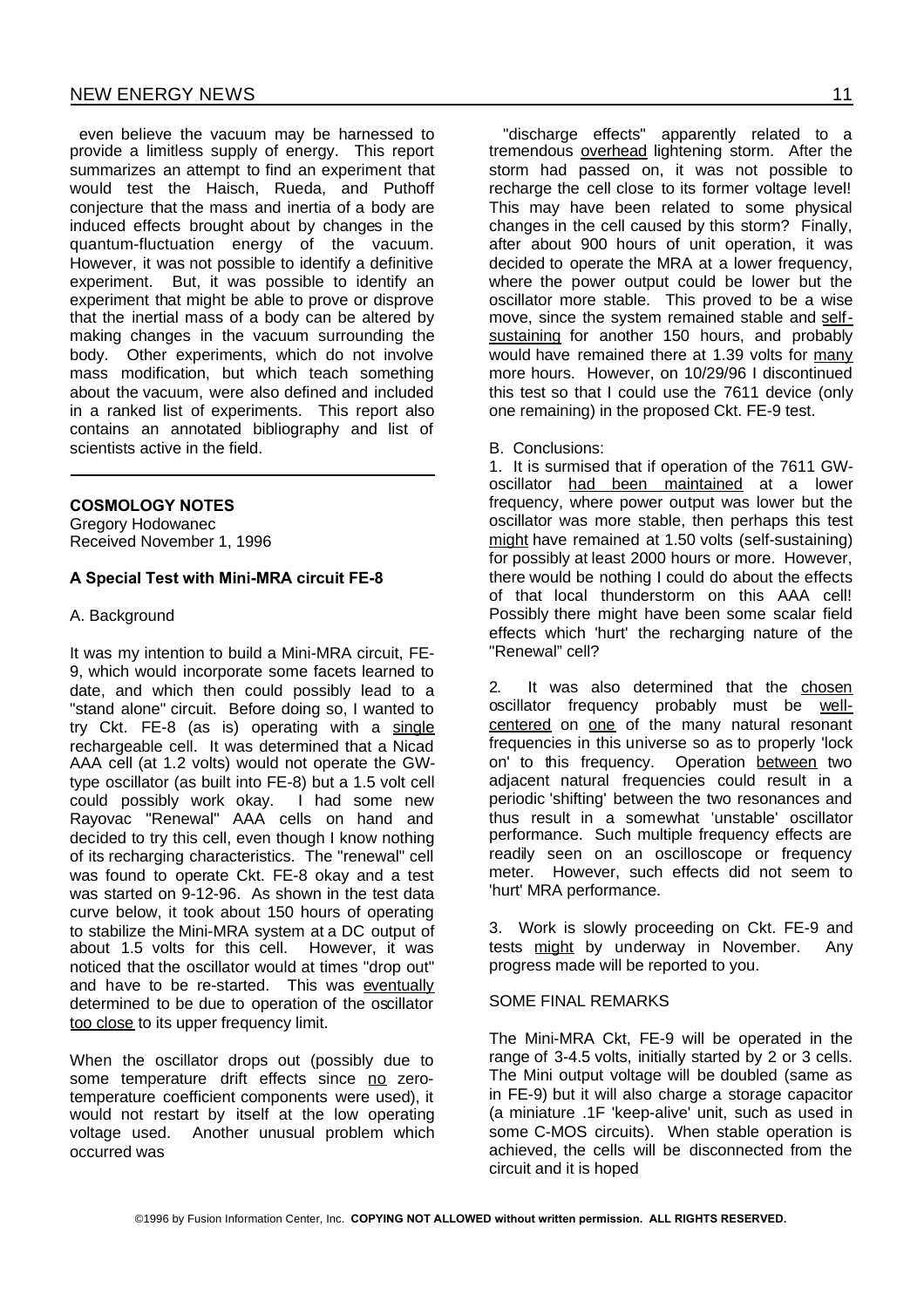that the storage capacitor will maintain the operation until the unit establishes another selfsustaining level. Some previous tests using much smaller storage capacitors showed too fast a voltage drop to maintain 'stand alone' operation. Perhaps, FE-9 will succeed in this quest (demo)?



Note: Data points were acutally sampled every 12 hours or so.

As usual, Cosmology Notes are intended to inform you of some work going on here and 'induce' you to look further into these remarks. I strongly believe in the reality of Rhysmonic cosmology, and that it will eventually provide the knowledge to 'harness the wheel-works of the universe,' as Tesla put it. However, I cannot do all this alone -- will you help? REMARKS

1. It took about 150 hours of operation to stabilize this test at  $\approx$  1.5 volts.

2. Initially, when the oscillator would drop out (due to operation too close to upper frequency limit for this oscillator) it could almost be restored to its initial voltage point on re-start of the oscillator. However, after the battery degradation due to a very violent thunderstorm ( $\approx$  550 Hr), it was more difficult to recover battery voltage.

3. At 900 hours of operation, the oscillator frequency was backed down a bit from the maximum charging level. At this level, the cell voltage remained fairly constant at about 1.39 volts till about the 1150 hour point, when this test was discontinued. (10-29-96)

#### **HERBAL FUEL FRAUD FOUND OUT**

Courtesy of M. Srinivasan

"Herbal Fuel Maker Caught Cheating by Scientist," *The Times of India*, October 3, 1996.

It was a scientist smelling something fishy during the experiment at Madras IIT last week who caught Raimar Pillai, the man who claims he could produce petrol from herbs, red-handed with a stirrer which turned out to contain a kerosene-like substance.

> A scientist present at the validation test told this newspaper that Mr. Pillai was to have produced his fuel from a liter of water in the presence of nine scientists appointed by the Department of Science and Technology (DTS). The vessels were provided by the IIT and the experiment conducted as per Mr. Pillai's instructions, the scientist said.

The experiments started with water heated to 98° C. It went on for 51 minutes and at the end of the experiment, water remained water, the scientist said. It was then that Mr. Pillai wanted to use his stirrer. The scientists agreed, but again nothing happened "because the temperature of the water had gone down during the 51 minutes of the experiment."

The scientist said that Mr. Pillai wanted to heat the water again. And as this was being done, when the temperature was 74° C to 75° C, a scientist who got a "faint smell" of kerosene pulled out the stirrer. "Lo, and behold. A liquid was oozing through a hole in the stirrer," he said. "The wax used to seal the hole had melted when the temperature went up."

"The 14-inch long metallic stirrer could hold about 40 cc of liquid," the scientist said. Mr. Pillai was to have produced about 300 cc of fuel from one liter of water.

Asked how 40 cc of fuel could have helped Mr. Pillai's case, the scientist said he could have claimed that the yield was poor on that day. "We could not have denied a patent if some petrol had been produced," the scientist added. When Mr. Pillai was caught while "trying to do a P.C. Sorcar" he looked "completely dazed," the scientist said.

He said the entire group of scientists were sad, because had the experiment succeeded, it would have been a happy day for the nation. "But what we witnessed was an attempt to cheat in broad daylight," he said.

But did the scientists offer him another chance? "That question did not arise because the whole experiment turned out to be a trick. Even if nothing had been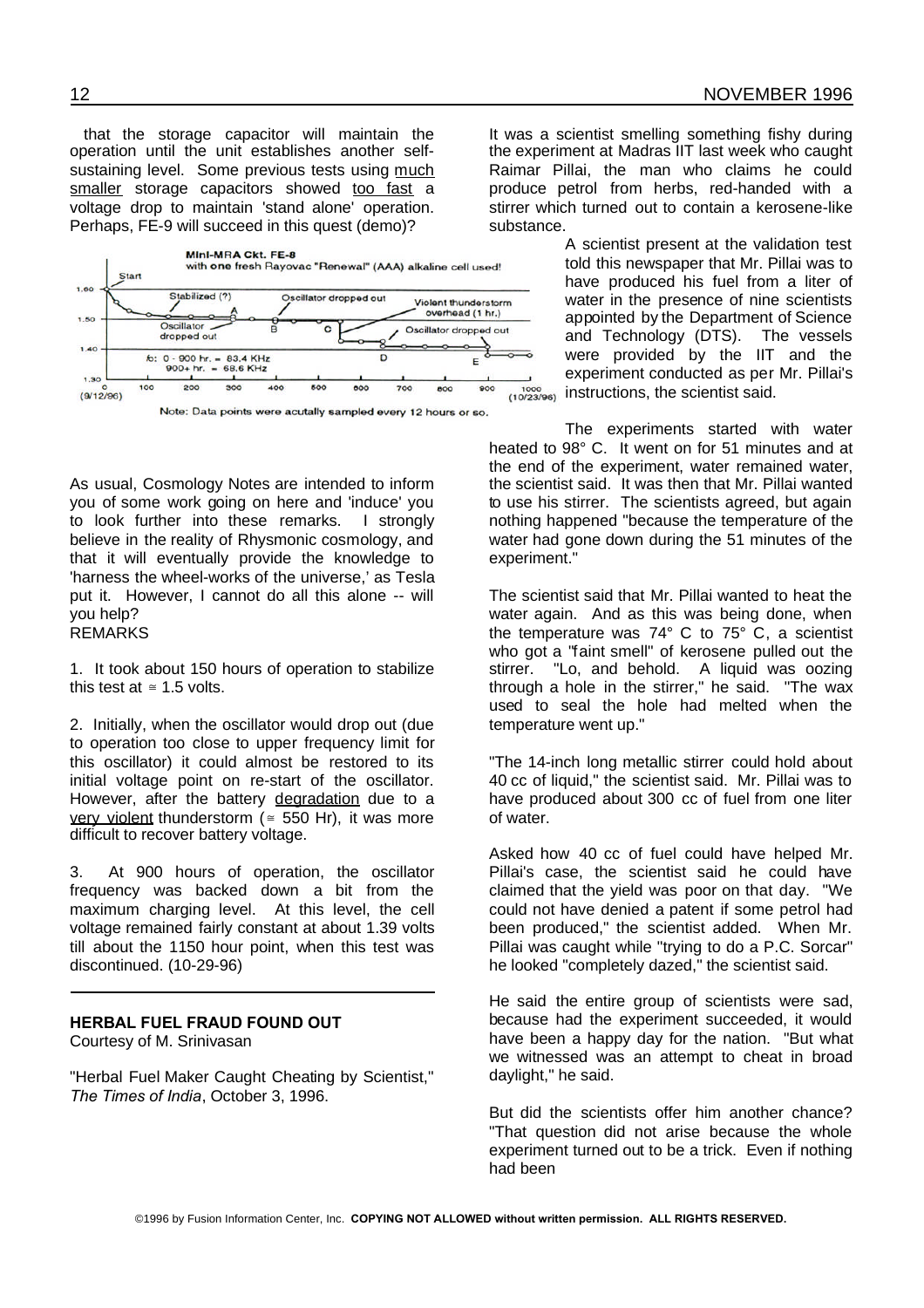produced (without resort to manipulation) he would have been given another chance."

Mr. Pillai has, however, refuted the DST's charge that he had used "dishonest" means to produce fuel and said that he was prepared to demonstrate his experiment before any institution. "I want an assurance from scientists that they will not reveal how I make herbal petrol, then I will reveal the process to them," he told journalists at the airport on his way to Hyderabad to take part in a function organized to honor him.

Mr. Pillai said he would also take the opportunity to met Andhra chief minister N. Chandrababu Naidu. About 15 days ago he had performed the experiment in the presence of Tamil Nadu chief minister M. Karunanidhl at the secretariat.

Mr. Karunanidhl had said the government would take steps to enable him to produce 50 liters of petrol a day. Land would also be allotted. The chief minister had presented a Parker pen to Mr. Pillai, apparently impressed by his performance.

#### **APPARATUS & EXPERIMENT EXPLAINED**

Timothy E. Raney, "Experimental Exploding Wire Apparatus," *Tesla Coil Builders Assoc. News*, vol 13, no 1, 1994, pp 13-15.

INTRODUCTION: The apparatus described can store a potentially lethal electrical charge. Proper safety precautions must be observed. Operate the device on an insulated surface and trigger it remotely. Keep one hand in your pocket as Tesla advocated and do not wear rings or a watch. A fragmentation hazard exists from the exploding wire and requires adequate shielding.

The objective of these experiments is to develop a high voltage capacitor discharge device for studying exploding wire (EW) phenomena. The device demonstrates principles of storing and discharging a high potential through a conductor and observing the effects. The theory is based on passing a very short (microsecond) duration high voltage pulse through a conductor; this pulse instantaneously causes the conductor to undergo a phase change from solid to plasma accompanied by a high intensity shockwave.

DESIGN: The apparatus consists of a 3 kVDC, 50 microamp ( $\mu$ a) power supply connected in parallel with a 30 µf capacitor bank, a high voltage SPST relay and a test wire holder. A 10 megohm ( $M\Omega$ ) safety resistor is connected in parallel and the high voltage relay is remotely actuated. The circuit connections are made using short copper bussbars that decrease circuit inductance; low circuit inductance is essential for generating a suitably short pulse.

The power supply provides 3 kVDC to the circuit. A safety switch (SW2) is connected between the capacitors and the power supply. This is a conventional knife switch and isolates the power supply from high voltage oscillations in the circuit upon firing. The capacitors are three 10-uf oil-filled units rated for 3 kV DC connected in parallel with bussbars (see schematic).



The high voltage relay (REL 1) has heavy contacts for switching the high voltage pulse (no specs.). This relay is remotely activated by the momentaryon switch (SW3) connected to its own power supply. The 10-megohm safety resistor slowly discharges the capacitors if the shorting rod is not used (the capacitors maintain a residual charge). The shorting rod consists of a long insulated handle (phenolic) with a six-inch brass rod mounted on one end. The shorting rod is placed across the bussbars of the last capacitor after firing. The shorting wire is a short length of #10 copper stranded wire with solderless connectors and is connected across the terminals of the last plexiglass block drilled for two metal binding posts.

OPERATION: The charging procedure consists of ensuring the shorting wire is in place and the power supply is not plugged in; the test wire in placed in its mount and a "witness pad" (white card stock) is placed under the wire; a shield is then installed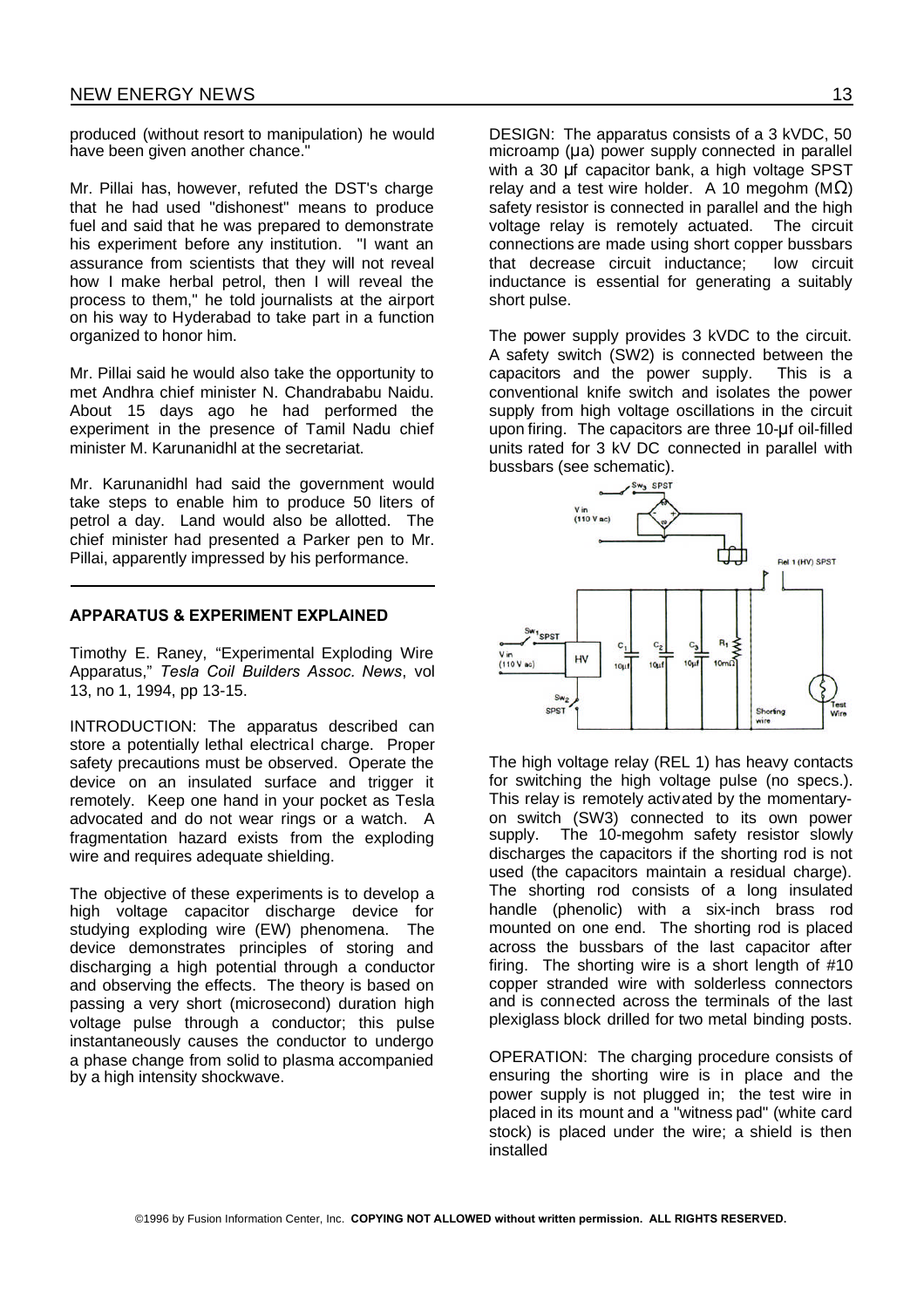around the mount (PVC pipe coupling). The power supply switch (SW1) and isolation switch (SW2) are in the "off" position; both HV and relay power supplies are plugged in; the isolation switch is closed; the shorting wire is removed from the bussbars; and the HV power supply switch is closed to begin the charging sequence. The capacitors are charged for a given duration, the power supply is turned off and the isolation switch is opened. The firing sequence consists of depressing the momentary-on switch (SW3) to energize the HV relay, causing the test wire to detonate.

After discharging the apparatus, the capacitors are discharged with the shorting rod, the safety wire is emplaced and the power supplies are disconnected. The PVC shield is removed and the witness pad examined.

RESULTS: A total of 15 tests were conducted. These tests represent initial function tests using 28 gauge nickel wire. These tests should be considered preliminary in nature pending further experiments.

The nickel wire test samples were 1.75" long with a resistance of 2.0 ohms (measured at 70° F with a VOM by placing probes at each end of test wire). The capacitors were charged between 60 and 85 seconds. High order detonation occurred in each case and was ascertained by comparing with known witness pad results [1.2]. Witness pads recorded the firing event in that the nickel plasma was deposited on the pad.

DISCUSSION AND CONCLUSION: The 60 second charging time consistently resulted in nickel wire detonation upon fire pulse initiation (verified by additional tests). Witness pad records indicate an approximate 5 µsec. pulse duration [1,2]. Significant variations were not evident in witness pad patterns based on charging time.

Power to the test wire was calculated as:

# $\frac{E^2}{B} = \frac{9 \times 10^6}{2 \text{ ohms}} = 4.5 \text{ megawatts}$ (4)

System energy was calculated as: Joules = 1/2 CV;  $(0.5)$   $(30 \text{ }\mu\text{f})$   $(9.0) = 135 \text{ Joules}$  [3]. The equations above assume the system is fully charged. However, the analysis indicates the system is only being charged to a fraction of its maximum (theoretical) capacity, i.e. to 0.145 joules for the 60 second and 0.287 joules for 85 second charging time [7]. The RC

time constant was calculated as (60 megohm-ESR for power supply)  $(30 \text{ }\mu\text{f}) = 1800$  seconds, 60/1800 = 30 mins. This result also indicates the system is only being operated at a fraction of its potential. In any case, detonation of the test wire does occur based on my observations above and other research done (see references).

Additional experiments are planned using the apparatus described, such as the generation of high-density magnetic fields and studying their affects, and the study of plasma generation and acceleration.

#### **REFERENCES**

1. W.G. Chace and H.K. Moore, Exploding Wires, Plenum Press, NY (1959).

2. W.G. Chace and H.K. Moore, Exploding Wires, vol 3, Plenum Press, NY, (1964).

3. A.D. Moore, Electrostatics: Exploring, Controlling, and Using Static Electricity, Doubleday & Co., Garden City, NY, (1968).

4. R.E. Iannini, Build Your Own Laser, Phase, Ion Ray Gun and Other Working Space-Age Projects, Tab Books, Inc., blue Ridge Summit, PA, (1983).

5. J. Freau, Personal correspondence, May 19, 1993.

6. C. Beaulieu, Personal Discussions, April, 1993. 7. C. Grassano, Capacitor Charge/Discharge Analysis, May 5, 1993.

[See also Graneau & Graneau, Newtonian Electrodynamics, c 1996, World Scientific.]

#### SOURCE OF PARTS/SUPPLIES

1. Power Supply: Fair Radio Sales, Co. Inc., 1016 E. Eureka St., P.O. Box 1105, Lima, OH, 45802, (#ACE-HV3000) Phone: 419-223-2196

2. Capacitors: Fair Radio Sales and/or Skycraft Surplus, Inc., P.O. Box 536186, Orlando, FL 32853-6186 (Plastic Caps, Inc., part #LK30-106Y) 3. High Voltage Relay: Skycraft Surplus (J. Pollak, Inc., part #REL-908).

4. Misc. hardware/components/HV resistor: Local hardware store, Radio Shack, R&D Electronics, Inc., 1224 Prospect Ave., Cleveland, OH 44115.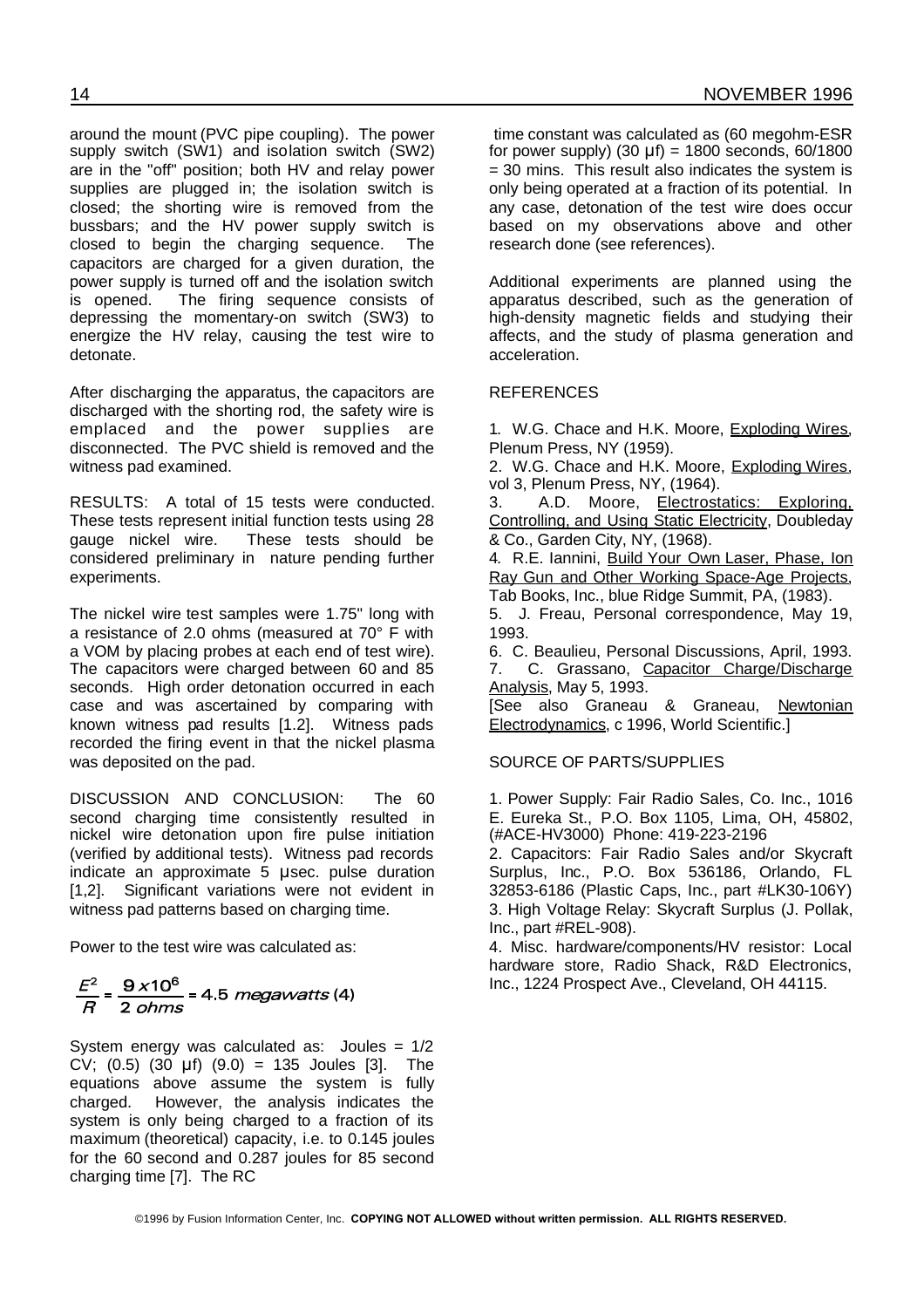NEW ENERGY NEWS 15

# LETTERS

#### **LETTER FROM DR. PETER GLÜCK**

Dear Hal,

This is my message to vortex; it was sent to Bockris and Miley, too, at ICCF-6. Please use it as you wish.

Best regards, Peter Glück

\*\*\*

Dear Vortex Fellows,

Actually I am able to feel a lot of empathy toward Martin's problem. The existing high energy nuclear reactions paradigm is not compatible with the new phenomena and we do not have yet an alternative, a LENR paradigm.

On Sept 25, 1996 Martin wrote (quoting from memory):

-The miracles occuring in a transmuting cell:

a) The reaction rate is much too fast, with many orders of magnitude;

b) There is no ionizing radiation;

c) No radioactive nuclei appear (Note: anyway stable isotopes are dominant in almost all experiments-- exceptions Savvatimova et al, Wolf.)

The situation really seems impossible and Martin, as well as other inquiring minds are perfectly justified to get a solution; ERROR is the easiest and most handy. However experimental data are accumulating and both branches of the dilemma are now equally impossible- in the frame of the HENR paradigm. Because I am working in an institute specialized in isotopes, I am very motivated to find a solution.

Because my other speciality is management of technology and I am very familiar with the problems of creativity I will try an inter (trans) disciplinar approach to the problem.

(For those interested in a holistic view of the field perhaps the following paper will be of great use:

"Isotopicity, Implications and Applications," by Alexander A. Berezin, in *Interdisciplinary Science Reviews,* 1992, vol 17,no 1 pp 74-80. BTW, if somebody knows Prof. Berezin

< b e r e z i n @ m c m a s t e r . c a > o r <berezin@mcmail.cis> McMasterCA, (an authority and expert in isotopes), it would interesting to ask his opinion. In 1989 Berezin has published a paper (abstract?) re: CF but later has not been active, as far as I am informed.) \*\*\*

A Change of Paradigm is Necessary.

You get good advises for such an action in the book: "PARADIGMS-the business of discovering the future" by Joel Arthur Barker. For managers, in order to get positive change, you have to pick out which obviously unchangeable step could improve your business. When it is identified you have to change it; it was only seemingly impossible. If we try to find such a fixation in Martin's list we get the word - REACTION. As long as HENR, hot fusion, hot fission reactions take place, the nuclei are indestructible and the results obtained HAVE to be erroneous.

We have to find an other class of nuclear reactions. In the limits of linear logic, the solution offered by me is unique.

Using metaphors.

The use of metaphors for creativity is well known, at least in theory. \*\*\*

One of my favorite works illustrating this method is Hannu Vanharanta's Dr. Thesis "Hyperknowledge and Continuous Strategy in Executive Support Systems," Abo Univ, Finland 1995. The functions of the metaphors are cleverly applied in order to start the process of transformation on the line: metaphor-analogy-model-theory.

Metaphors can perform four separate but related functions:

- they are expressive, throwing new light on the target domain:

- they are exegetic, trying to describe and interpret complexity;

- they are explanatory, explaining and predicting;

they are exploratory, suggesting research directions and activities.

\*\*\* Actually, we (vortexan cold fusionists) have a wonderful metaphor here, it is Tinsley's idea that:

Cold Fusion is for Hot Fusion what Biochemistry is for Chemistry.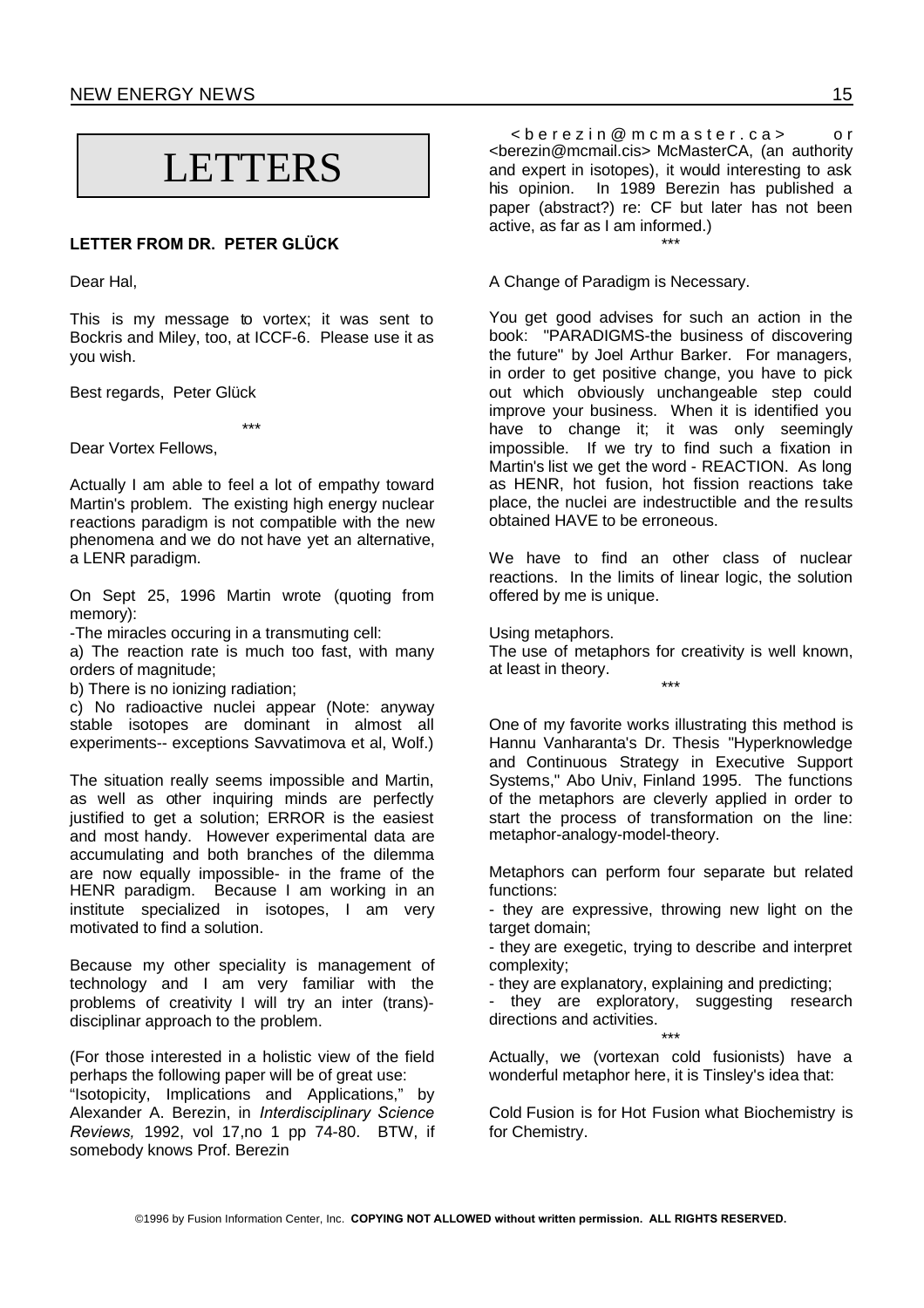(Chris, please give a more elegant formulation, thanks!)

If we consider only essential processes as photosynthesis and nitrogen fixation, which are not reproducible with "human" technologies, we see that these processes are incredibly complex. I am systematically reading all the papers on these and related subjects in *Chemical Engineering News, Physical Chemistry, Nature, Science, New Scientist* as an exercise of complexity and humility. Our knowledge is very primitive, we are just crawling out from the Middle Ages.

Anyway, the Tinsley Metaphor suggests that we have to pay a high price, that of complexity, for attaining low energy nuclear reactions. The message of the metaphor is: do not try to find simple explanations/models/theories. And: the solution is far from what you know now!

The House Metaphor.

We know from the HENR paradigm that the nuclei of the stable isotopes are solid, strong edifices and we need high energies to break them. You need great heavy rocks, bombs, or steel balls to destroy a house (have seen a lot in the Ceausescu era when family houses have been systematically demolished and people forced to go in great concrete block buildings where control by the secret police was easier). Now, little pebbles are not efficient, they would not make much damage (metaphorically thinking,the HENR people are right), THOSE reactions will not work. I think the OTHER reactions are analogous to something eating out the mortar between the bricks, a much slower destructive process -- a real one. I had to solve one case in the frame of my consulting practice, when a dreadful sort of mildew (Merulius Lacrymans) coming from infested wood used for the new parquet began to penetrate the walls. I had to use a complex mixture of fungicides to kill the beast.

For the nuclei, the metaphor suggests a NEUTRON EXTRACTION process. Some entities are "attacking" the nuclei and capturing the neutrons. It is well known that the number of neutrons per number of protons ratio is steadily increasing as the atomic number is increasing; the nuclei will be thus destabilized and fragmented. What entities can do such a job? I think the best candidates are energy deficient protons and deuterons, strongly associated with their electrons. "Hungry" p's and d's! Honi soit qui mal y pense!

The most remote (far from the present paradigm) is the Neal Gleeson process, by a special type of electrolysis, thorium is fissioned in mercury and neon, tungsten can be fissioned symmetrically in two atoms of rubidium or unsymmetrically in cadmium and iron, **in these cases 12-15 neutrons remain in excess** and have to be "consumed."

In other cases, probably the cluster structure of the nuclei add a degree of complexity. The fragments thus obtained are all stable as such or after recombination; the daughter nuclei are both smaller and greater than the mother nuclei. Perhaps these are multi-body reactions with a complex mechanism, working step-wise and much slower than the HENR processes. The active hydrogen isotopes are coming from or interacting with the energetical vacuum, they work in packs and create an energy deficient environment in which only stable nuclei are created. Using Mitch Swartz's terminology, it has yet to be established how are *de novo* nucleosynthesis and excess enthalpy correlated; I think there is no causal relationship between them.

As I have shown in all my papers, these processes are local and catalytic.

I am convinced that my "House Metaphor" is a part of the truth. After getting the complete data from LENR2 and ICCF-6 I will try to work out a theory.

Dr. Peter Gluck

Institute of Isotopic and Molecular Technology Cluj-Napoca, str. Donath 65-103, P.O.Box 700 Cluj 5, 3400 Romania E-mail: peter@itim.org.soroscj.ro , itimc@utcluj.ro Fax:064-420042 Tel:064-184037/144

#### **LETTER FROM S.A. KEYS**

Gentlemen,

I understand that a Swiss Company has recently succeeded in building and marketing a home generator that produces free electricity. It's stock is said to have soared from 200 Franks to 2,000 Franks, and is expected to increase another tenfold in the near future. Can you tell me the name of this stock? Also, any info would be appreciated. I really didn't know where to turn for information like this.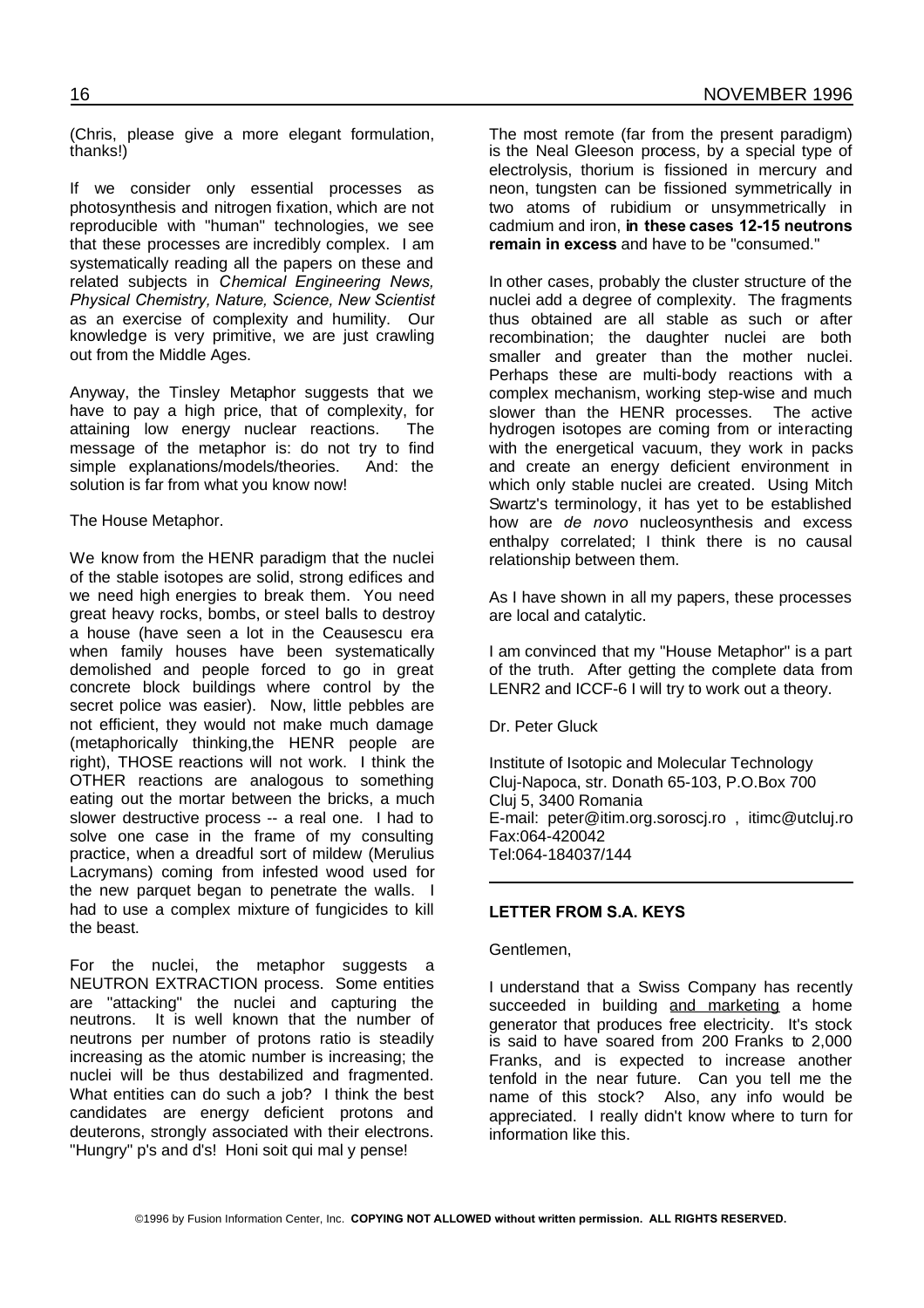#### NEW ENERGY NEWS 17

Any help you can give me would be appreciated. Thank you very much.

Sincerely. /s/ S.A. Keys P.O. Box 214 Wilkesboro, NC 28697-0214

[Readers, can you help? We haven't heard of this company.]

#### **LETTER TO EDITOR**

Dear Friends,

I hope this letter finds you well, and in good spirits. My name is Nikolai Zarick, unfortunately I am incarcerated. But I am investing my time by designing an alternative architectonic system called "METATECTURE" (Meta: beyond, both/and , along with, combining form; tecture: from architecture). With so many new and revived, high and low tech. technologies in use these days, I saw a need to create a new term, for when they are used together. (feel free to use the term.)

My version of METATECTURE amalgamates airform and armature architecture, strawbale, cordwood, rammed earth, adobe, bricolage, soft energy, edible/perennial xeriscaping, treatment wetlands, wattle and daub, forest farming, aquaculture, synchronicity, and other sustainable technologies into a "green," "whole," viable multitudinous international community.

I have been desperately struggling to find resources, research, study materials, periodicals (back issues and complimentary subscriptions), or just an encouraging word. I will be eternally grateful for any new or used literature or information in heterogeneous though interconnecting topics, that hopefully you can share with me; or perhaps you know of someone who can help me, and help others, through my work.

I apologize for sounding so presumptuous and mendicant, but I am working with a zero budget, and striving against the tides of my imprisonment. I hope that you will open your heart to assist me, but whatever you decide, thank you for your time, and the good work that you are doing.

With Admiration /s/ Nikolai Zarick #162110 C.C.I. 900 Highland Ave. Cheshire, CT 06410-1698

P.S. Please address all correspondence with your company/group's name.

Editor's Note: Dear Nikolai,

We are willing to help those who repent and are willing to help themselves. We have entered your name into our subscribers list for a free year's subscription to *New Energy News*.

Hal Fox, Editor

# **Meetings**

#### **INTERNATIONAL SYMPOSIUM ON CONSCIOUSNESS, NEW MEDICINE AND NEW ENERGY** Yomiuri Hall, Tokyo, Japan

November 21-22, 1996

An International symposium to discuss and present research results in such areas as consciousness phenomena, holistic medicine, integration of Western and Eastern medicine, and new energy technology. The sponsor is the Japan Green Cross Society. 18 key-note speakers have been determined, among them 5 are overseas speakers, including Paramahamsa Tewari. Conference chairman is Dr. Shiuji Inomata, and overseas advisory board consists of Dr. W. Harman (USA), Dr. David Lorimer (UK), and Dr. Beverly Rubik (USA). Participation fee is approximately US\$ 185 (¥20,000).

Contact: Mr. Tetsu Nagano, Japan Green Cross **Society** 

> 10F Takanawa-chuo Bldg. 2-20-23 Takanawa Minato-ku Tokyo 108 JAPAN Tel: +81(0)3-3442-7521 Fax: +81(0)3-3442-7651

For academic information contact: Dr. Shiuji Inomata

2-2-2 Sekigawa-cho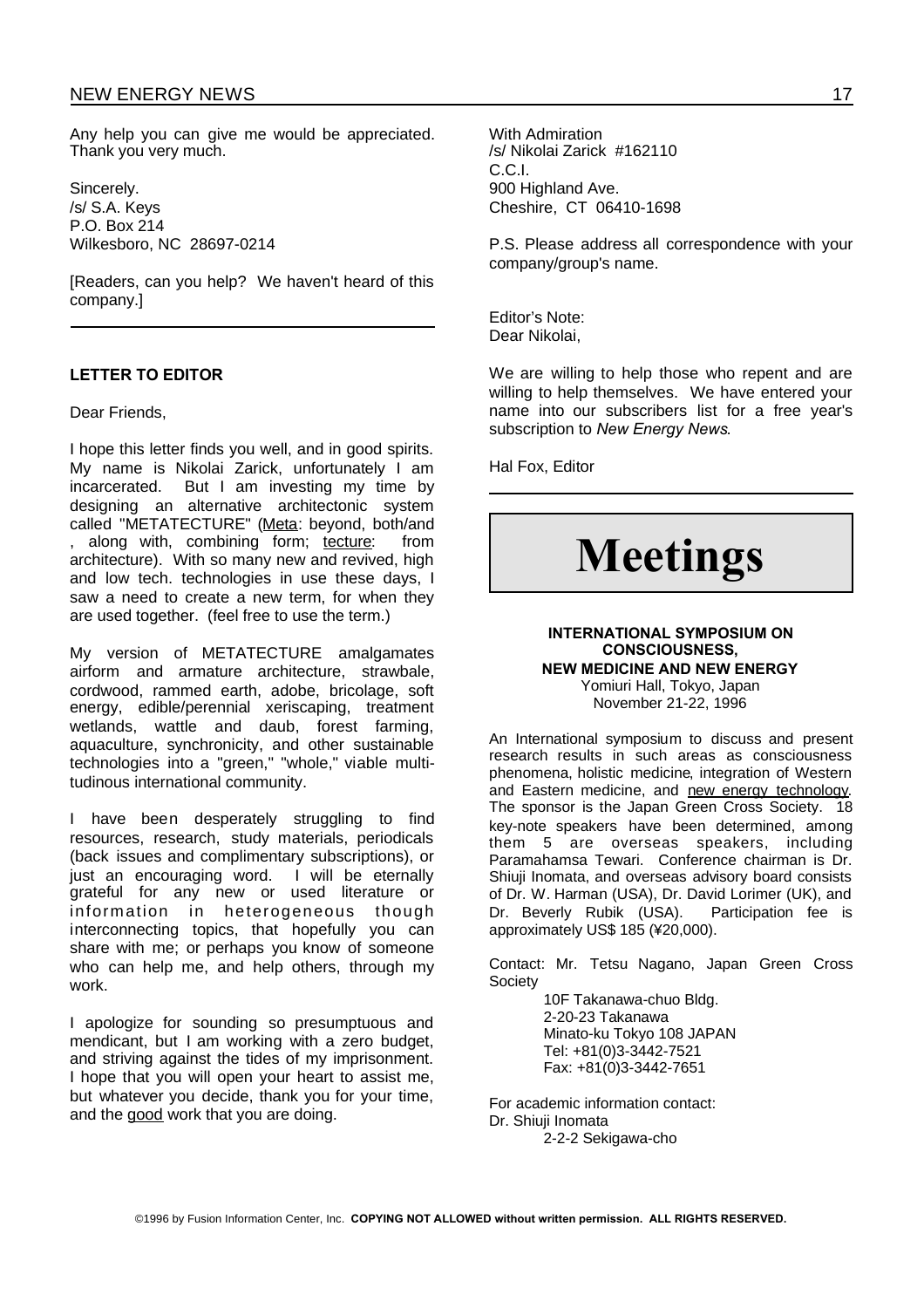Arai-shi Niigata 944, JAPAN Tel/Fax: +81(0)255-72-0558

#### **GLOBAL SCIENCES CONGRESS**

The honor of your presence is requested at the 15th Year Mid-Winter, **GLOBAL SCIENCES** Congress at the Doubletree Hotel, Tampa Airport Westshore, 4500 West Cypress, Tampa, Florida 33607, January 16-20, 1997

**Registration**: for entire Congress \$160.00 at the door; early bird rate \$125.00 (before December 15, 1996). First 200 early birds have front set options, daily rates \$20.00 per session (am, pm, or evenings) available at the door. To register, send name, address & Phone/fax to: **GLOBAL SCIENCES**, 669 Peoria #345, Aurora, CO 80011, phone: 303-343-6461, Fax 303- 344-1578



The following companies (listed alphabetically) are commercializing cold fusion or other enhanced energy devices:

#### **COMPANY**: PRODUCT

**American Pure Fusion Engineering and Supply**: Information and trouble-shooting for the fusion research and development industry. Developing "Fullerene Fusion Fuel™." Salem, Oregon. The president, Warren Cooley, can be reached at 1-800-789-7109 or 503-585- 6746. Email to: Coolwar@aol.com

**CAI, Inc.,** CAI has acquired rights to develop and produce a new-type of thermal power based on the controlled production of clean nuclear reactions from micro-miniature tokamaks (provided by nature). Contact through FIC, Voice 801-583-6232, Fax 801-583-2963.

**CETI** (Clean Energy Technologies, Inc.): Developers of the <u>Patterson Power Cell™</u>. Dallas, Texas. Voice 214-982-8340, FAX 214-982-8349.

**Clustron Sciences Corp.**: New energy research consulting and information. Contact: Ron Brightsen, 703-476-8731.

**ENECO**: Portfolio of intellectual property including over thirty patents issued or pending in cold nuclear fusion and other enhanced energy devices. Salt Lake City, Utah.

Contact Fred Jaeger, Voice 801-583-2000, Fax 801- 583-6245.

**E-Quest Sciences:** Exploring The Micro-Fusion<sup>™</sup> process. Seeking qualified research partners for their sonoluminesence program. Contact Russ George, FAX 415-851-8489.

**Fusion Information Center (FIC)**: **Research and development of new energy systems. The world's most complete resource depository for cold fusion research information, as well as other new energy research including zero-point energy; space energy research; electronic, electromagnetic, and mechanical over unity devices and transmutation. We are the publishers for***Fusion Facts, NewEnergy News***, and** *the Journal of New Energy.* **Voice 801-583-6232, Fax 801- 583-2963. Contact Hal Fox.**

**Holotec AG**: Clean Energy Technology, contact André Waser, Gen. Mgr., Bireggstrasse 14, CH-6003, Luzern, Switzerland. Phone 011 41-41 360 4485, or Fax 011 41- 41 360 4486.

**Hydro Dynamics, Inc**.: Hydrosonic Pump, heatproducing systems using electrical input with thermal efficiencies of 110 to 125 percent. Rome, Georgia. Contact James Griggs, Voice 706-234-4111 Fax 706- 234-0702.

**JET Energy Technology, Inc.**: Design and manufacture of  $\pi$ -electrode systems, calorimeters, and associated equipment and systems. Consulting regarding radiation, materials, and other scientific and engineering issues. Weston, MA. Contact Dr. Mitchell Swartz, Voice 617- 237-3625. Fax 617-237-3625.

**Labofex, Experimental and Applied Plasma Physics**: R&D of PAGD (Pulsed Abnormal Glow Discharge) plasma technology. Applications under development include protable power supplies, electric vehicles and autonomous housing. Licensing. Ontario, Canada. Contact Dr. Paulo N. Correa. Tel 905-660-1040 Fax 905-738-8427

**Magnetic Power Inc.**: Solid-state, heat to electric transducers, for temperatures up to 300°F (low energy nuclear reactions, waste heat, etc.) featuring Ultraconductors<sup>tm</sup> under development by ROOTS, a subsidiary. Sebastopol, CA. Contact Mark Goldes, voice 707-829-9391, Fax 707-829-1002.

**Nova Resources Group, Inc**.: Design and manufacture ETC (Electrolytic Thermal Cell); EG (commercial power cogeneration module); and IE (integrated electrolytic system). Denver, CO. Call Chip Ransford, Phone 303- 433-5582.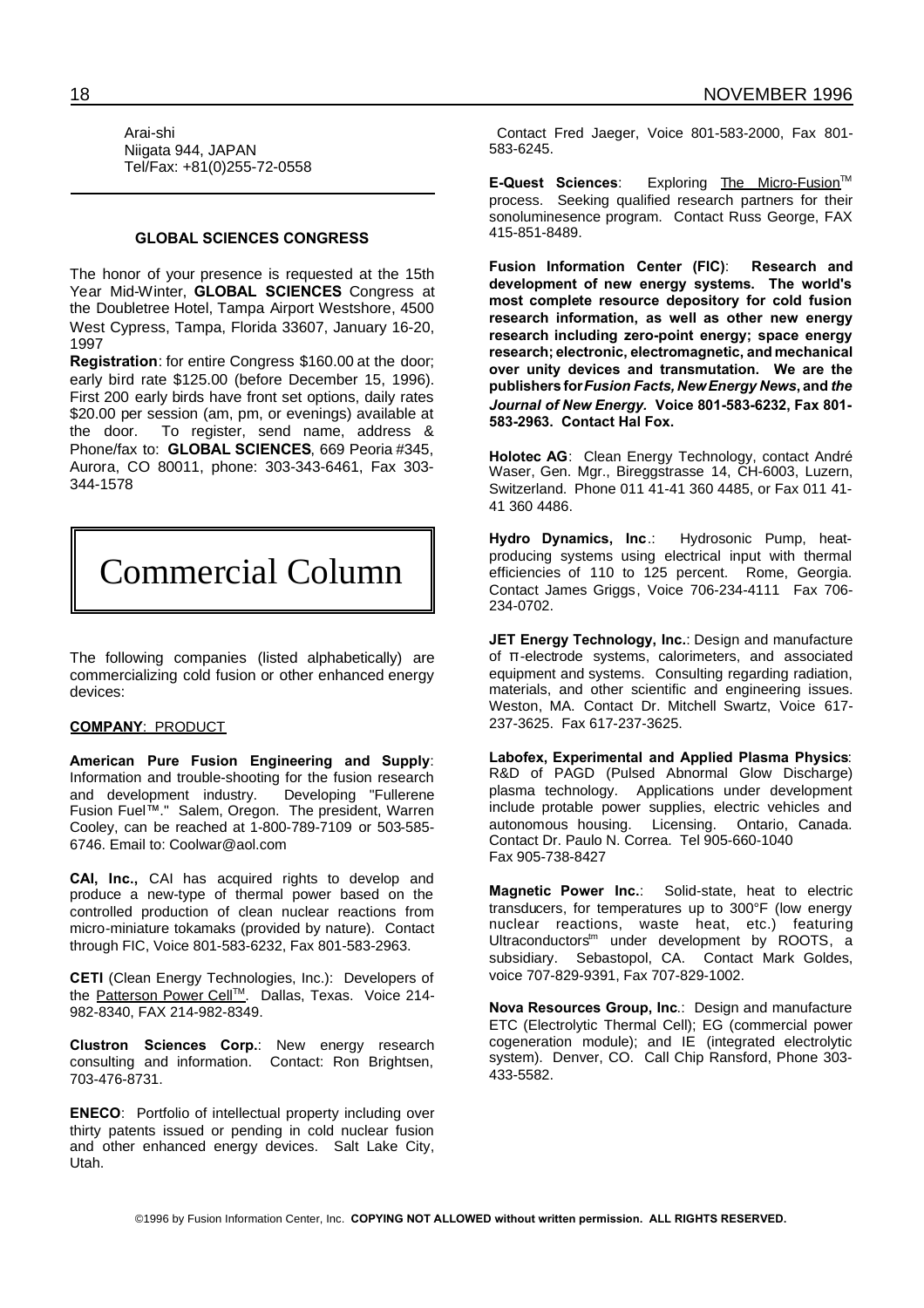**UV Enhanced Ultrasound**: Cold Fusion Principle being used for an ultrasonic water purifier. Hong Kong. FAX 852-2338-3057.

**"YUSMAR"- Scientific-Commercial Company:** manufacture, licensing, research and development of water-based generators: thermal (5 sizes), electrothermal (up to 2 MW), and 'quantum' types. President: Dr. Yuri S. Potapov, 277012 Kishinev, Moldova. Phone and Fax 011-3732-233318.

**Zenergy Corporation**: Founded in 1996 to facilitate the introduction of commercially viable energy alternatives. 390 South Robins Way, Chandler, AZ 85225. Contact Reed Huish: 602-814-7865, Fax 602-821-0967, e-mail: info@zenergy.com

Note: The Fusion Information Center has been acting as an information source to many of these companies. We expect to augment our international service to provide contacts, information, and business opportunities to companies considering an entry into the enhanced energy market.

#### **INFORMATION SOURCES**

Academy for New Energy (ANE) is a subsidiary organization to the International Association for New Science, which has specific goals directed toward the field of alternative and "New" energy research. 1304 S. College Ave., Fort Collins, CO 80524. Tel. 970-482- 3731

*ANE Newsletter*, quarterly publication of ANE, providing an open forum for discussion, and disseminating newsworthy and inspirational information on invention and new energy. Edited by Robert Emmerich.

*Advanced Energy Network Newsletter*, quarterly, a reprint of articles and papers from other energy publications, with book reviews and worldwide conference list. Advanced Energy Network, P.O. Box 691, Rondebosch 7700 Capetown, Rep. South Africa.

*Cold Fusion*, monthly newsletter, edited by Wayne Green, 70 Route 202N, Petersborough, NH 03458.

*Cold Fusion Times,* quarterly newsletter published by Dr. Mitchell Swartz, P.O. Box 81135, Wellesley Hills MA 02181. Home Page: http://world.std.com/~mica/cft.html

*Cycles*, a R&D newsletter, published by Dieter Soegemeier, Editor, GPO Box 269, Brisbane, QLD.4001, Australia. Phone/Fax: +61 (0)7 3809 3257.

*Electric Spacecraft Journal*, quarterly, edited by Charles A. Yost, 73 Sunlight Drive, Leicester, NC 28748.

*Fusion Facts* **monthly newsletter**. **Salt Lake City, UT. 801-583-6232, also publishes Cold Fusion Impact and Cold Fusion Source Book. Plans on-line database access.**

*Fusion Technology,* Journal of the American Nuclear Society, edited by Dr. George Miley, publishes some papers on cold nuclear fusion. 555 N. Kensington Ave., La Grange Park, IL 60525.

*Infinite Energy,* new bi-monthly newsletter edited by Dr. Eugene Mallove (author of **Fire from Ice**), P.O. Box 2816, Concord, NH 03302-2816. Voice: 603-228-4516. Fax: 603-224-5975

E-mail 76570.2270@compuserve.com

**Institutefor New Energy (INE), organizationtopromote and help find funding for new energy research. Home Page: www.padrak.com/ine/ contains many important scientific papers and current reports on all areas of research.**

**E-mail: ine@padrak.com Salt Lake City, Utah. Voice 801-583-6232, Fax 801-583-2963.**

*New Energy News* **monthly newsletter for INE, highlighting the research and development in the worldwide new energy arena. Edited by Hal Fox.**

*Journal of New Energy***, quarterly, presenting papers representing the new areas of energy research, leading-edge ideas in the development of new energy technology, and the theories behind them. Published bythe Fusion Information Center, Inc. Editor: Hal Fox.**

KeelyNet BBS - Science and health oriented information exchange that specializes in nonstandard research, much of it on new energy. Jerry Decker, 214-324-3501 Internet: www.keelynet.com E-mail: jdecker@keelynet.com

*Planetary Association for Clean Energy Newsletter*, quarterly, edited by Dr. Andrew Michrowski. 100 Bronson Ave, # 1001, Ottawa, Ontario K1R 6G8, Canada. Web page: http://energie.keng.de/~pace

Now available: *Clean Energy Review*, a technical and scientific discussion on nuclear fuel wastes disposal. Discusses transmutation as one possible solution. \$5 U.S. and Canadian, \$7.50 other countries.

*Space Energy Journal*, quarterly, edited by Jim Kettner & Don Kelly, P.O. Box 1136, Clearwater, FL 34617-1136.

The above list of commercial and information sources will be growing. New listings will be added as information is received. Send information to *NEN*, P.O. Box 58639, Salt Lake City, UT, 84158.